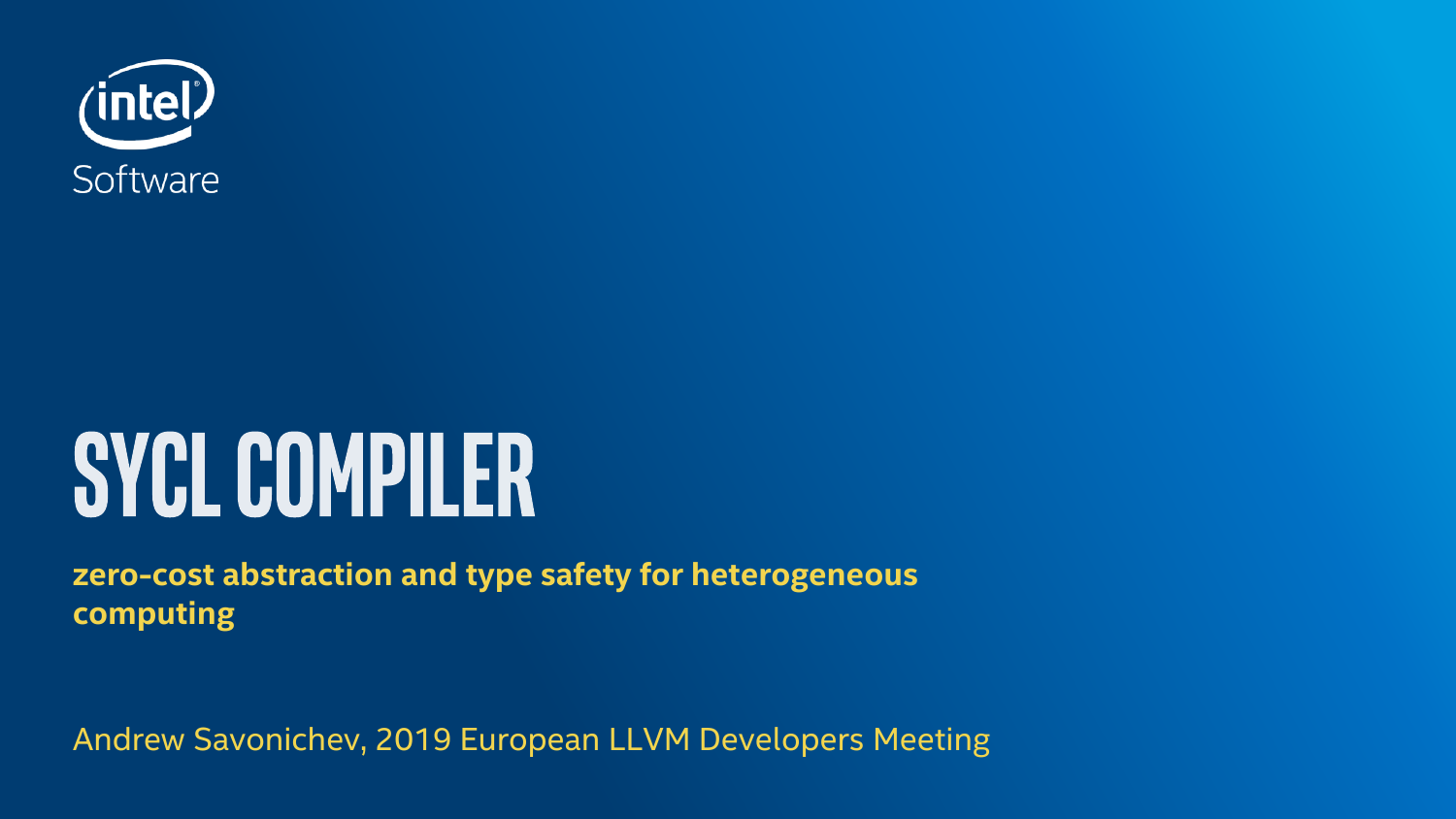### Agenda

- What is SYCL?
- "Hello, world!" in SYCL
- Scheduler
- Single source
- Compilation flow
- SPIR-V
- Integration header
- Upstream plan

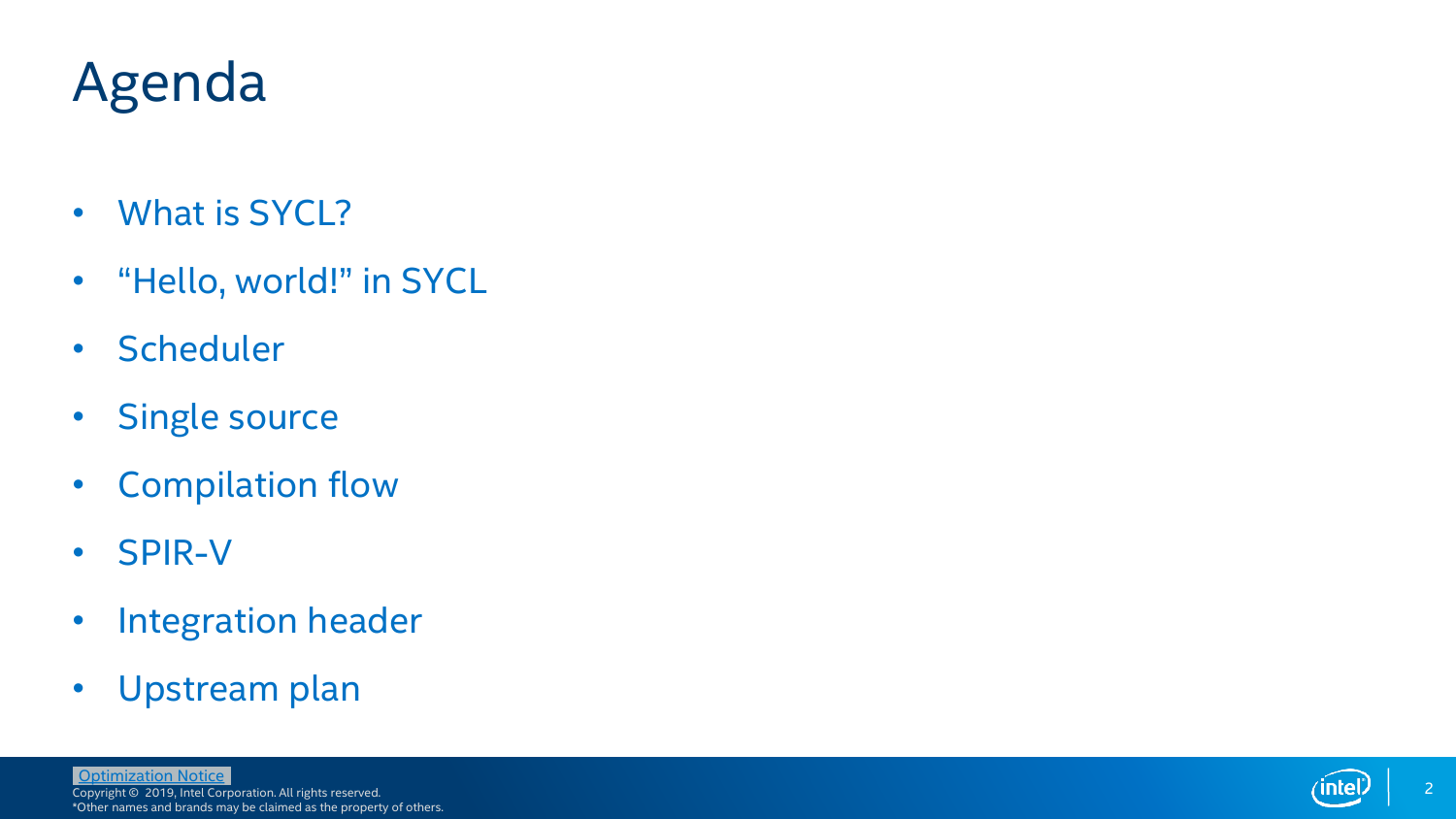## Legal Disclaimer & Optimization Notice

Software and workloads used in performance tests may have been optimized for performance only on Intel microprocessors. Performance tests, such as SYSmark and MobileMark, are measured using specific computer systems, components, software, operations and functions. Any change to any of those factors may cause the results to vary. You should consult other information and performance tests to assist you in fully evaluating your contemplated purchases, including the performance of that product when combined with other products. For more complete information visit [www.intel.com/benchmarks](http://www.intel.com/benchmarks).

INFORMATION IN THIS DOCUMENT IS PROVIDED "AS IS". NO LICENSE, EXPRESS OR IMPLIED, BY ESTOPPEL OR OTHERWISE, TO ANY INTELLECTUAL PROPERTY RIGHTS IS GRANTED BY THIS DOCUMENT. INTEL ASSUMES NO LIABILITY WHATSOEVER AND INTEL DISCLAIMS ANY EXPRESS OR IMPLIED WARRANTY, RELATING TO THIS INFORMATION INCLUDING LIABILITY OR WARRANTIES RELATING TO FITNESS FOR A PARTICULAR PURPOSE, MERCHANTABILITY, OR INFRINGEMENT OF ANY PATENT, COPYRIGHT OR OTHER INTELLECTUAL PROPERTY **RIGHT** 

Copyright © 2019, Intel Corporation. All rights reserved. Intel, the Intel logo, Pentium, Xeon, Core, VTune, OpenVINO, Cilk, are trademarks of Intel Corporation or its subsidiaries in the U.S. and other countries.

### **[Optimization Notice](https://software.intel.com/en-us/articles/optimization-notice)**

Intel's compilers may or may not optimize to the same degree for non-Intel microprocessors for optimizations that are not unique to Intel microprocessors. These optimizations include SSE2, SSE3, and SSSE3 instruction sets and other optimizations. Intel does not guarantee the availability, functionality, or effectiveness of any optimization on microprocessors not manufactured by Intel. Microprocessor-dependent optimizations in this product are intended for use with Intel microprocessors. Certain optimizations not specific to Intel microarchitecture are reserved for Intel microprocessors. Please refer to the applicable product User and Reference Guides for more information regarding the specific instruction sets covered by this notice.

Notice revision #20110804

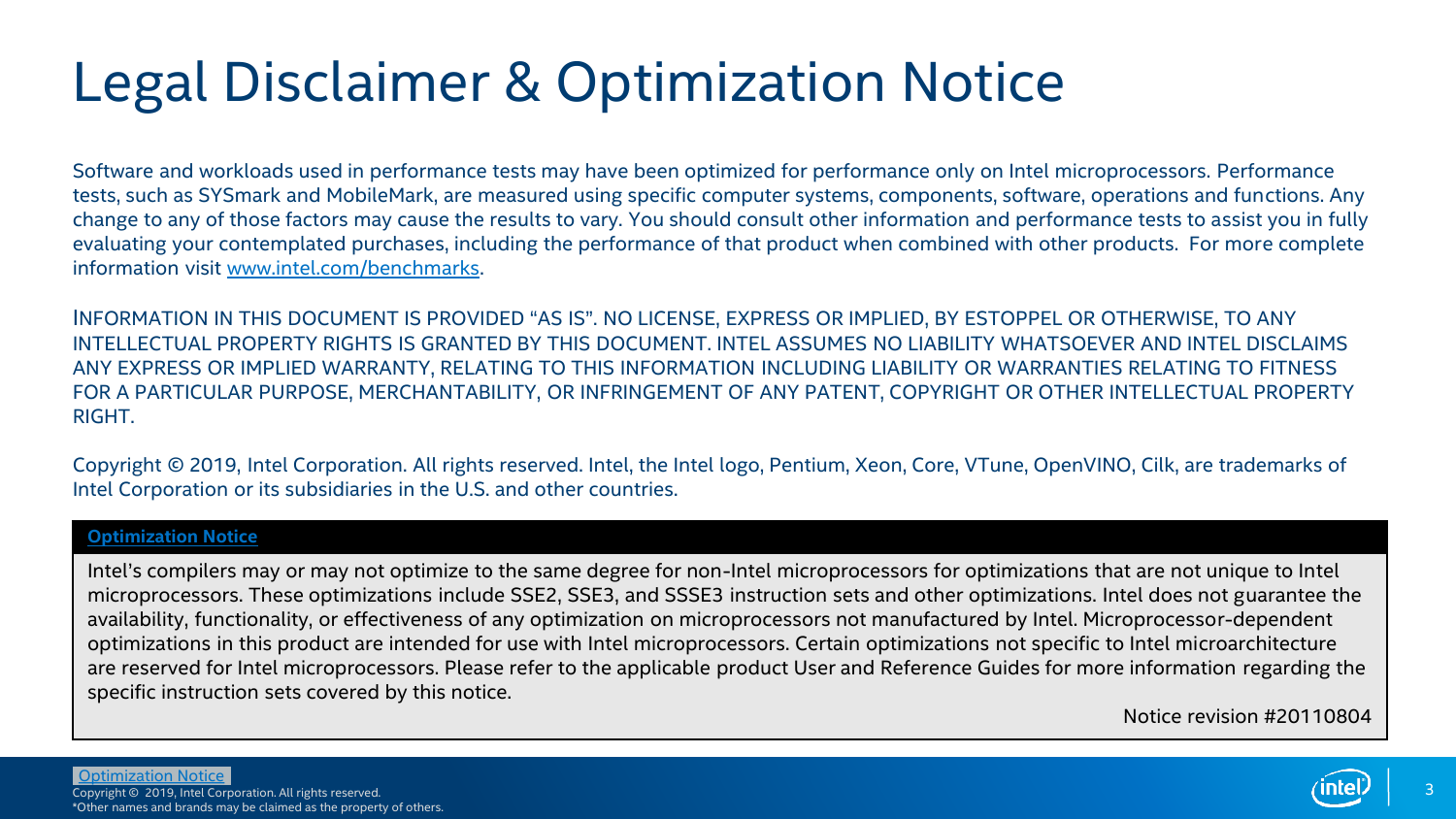



SYCL is a cross platform abstraction layer for heterogeneous compute developed by Khronos Group.

It allows code for heterogeneous processors (CPU, GPU, FPGA, etc.) to be written in a "single-source" style using standard C++11.

<https://www.khronos.org/sycl/>

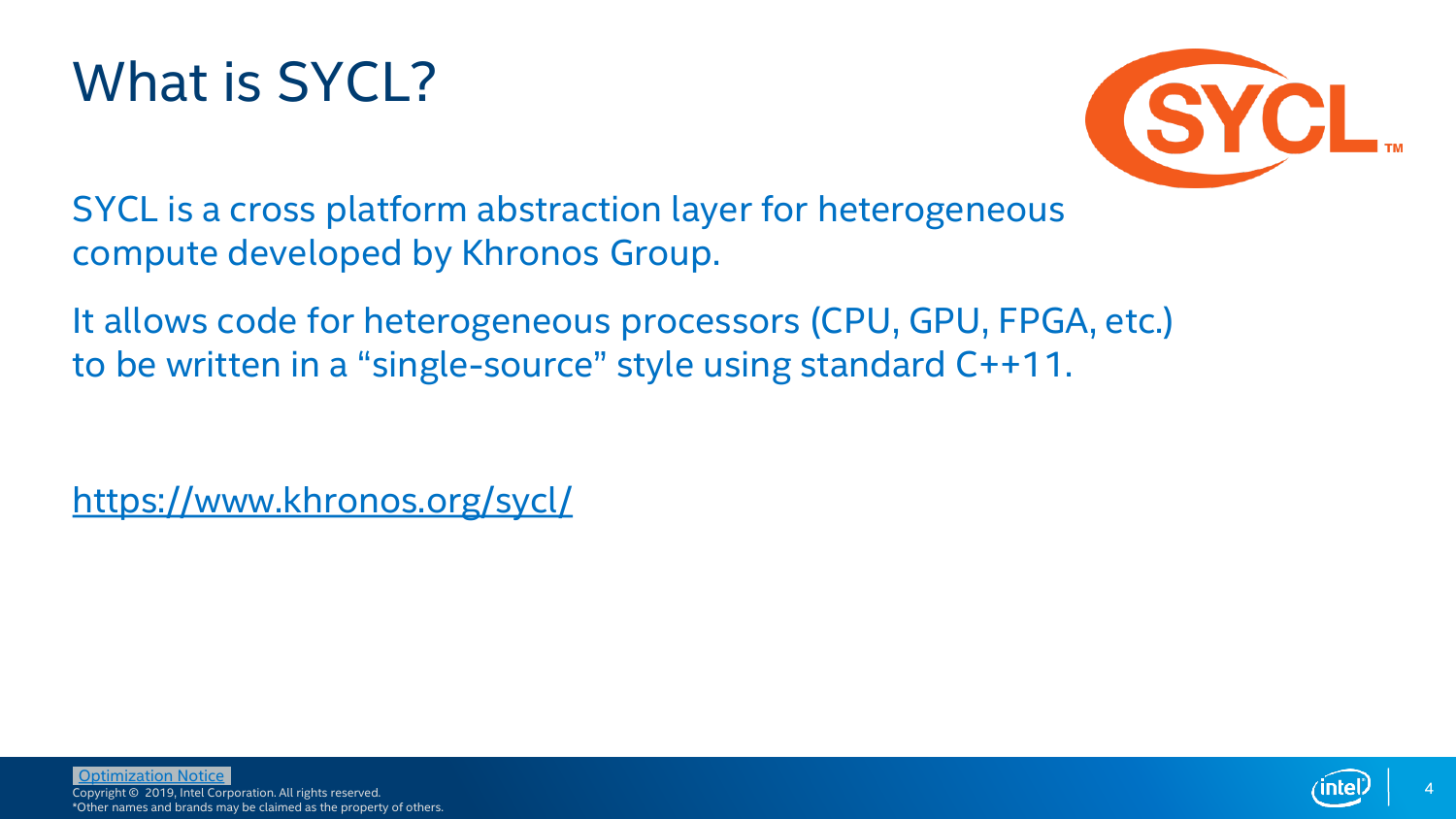template <typename T>

}

void vector\_add(const std::vector<T>& A, const std::vector<T>& B, std::vector<T>& C) {

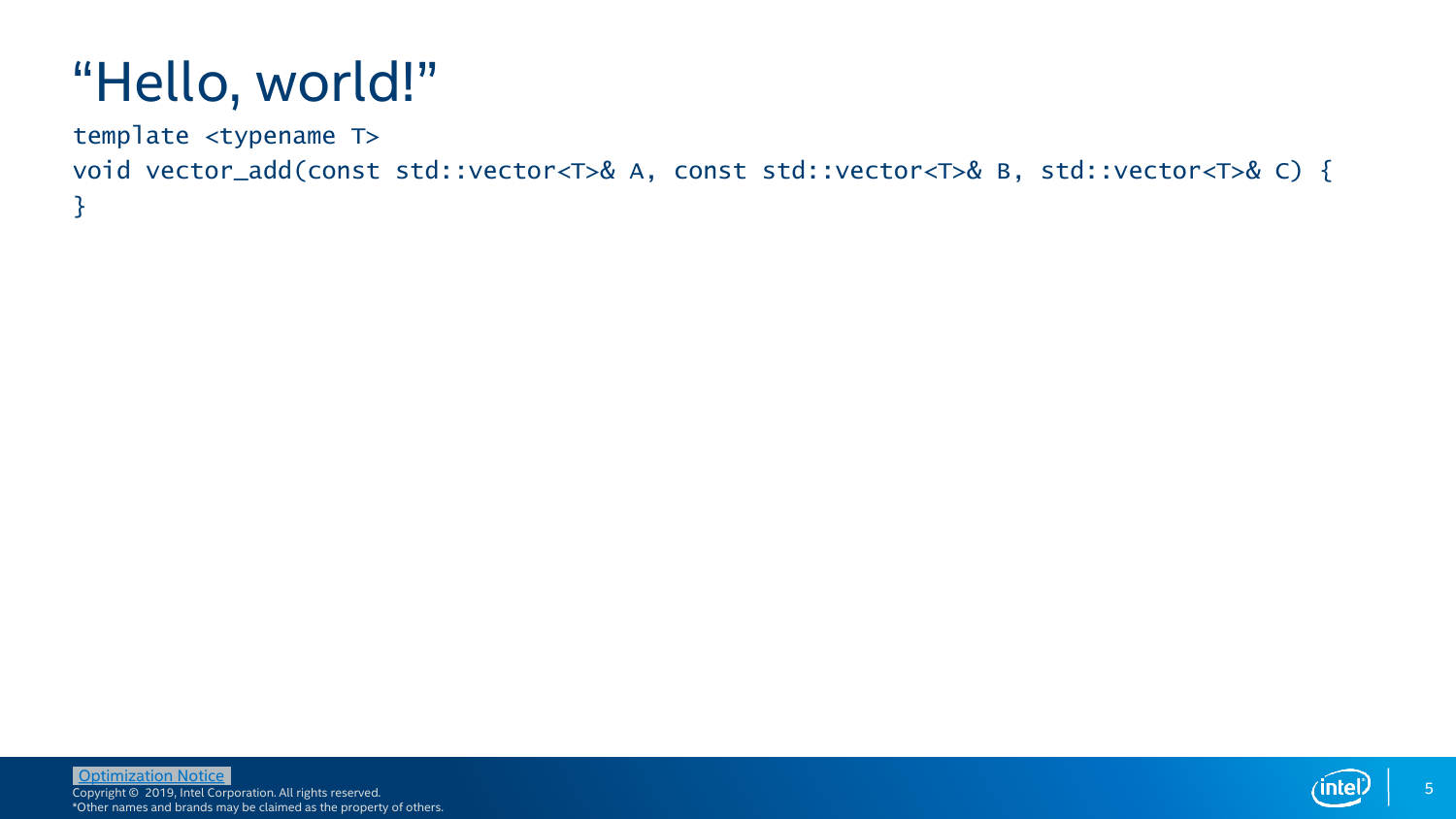

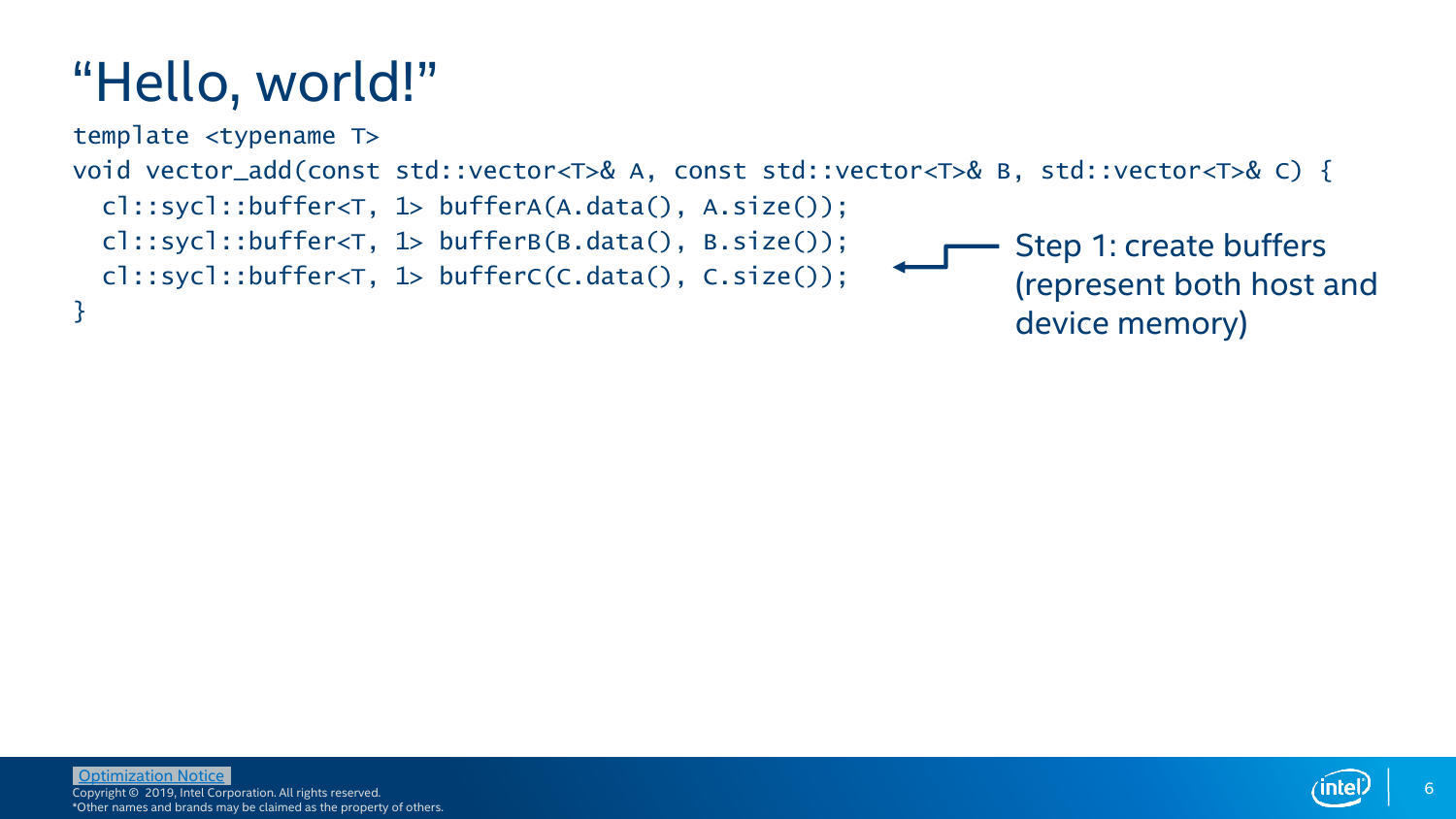}



(you can optionally specify a device type)

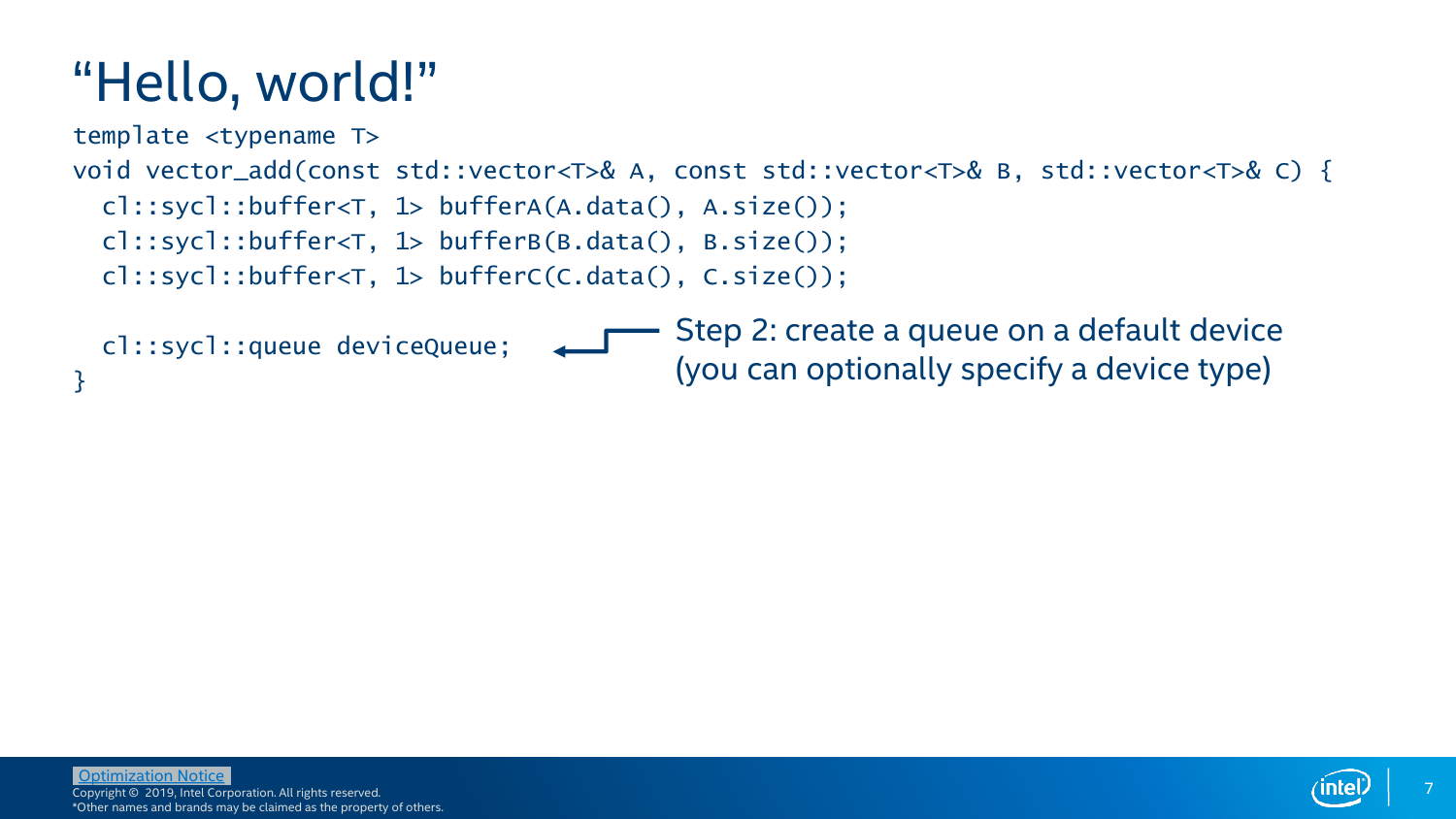

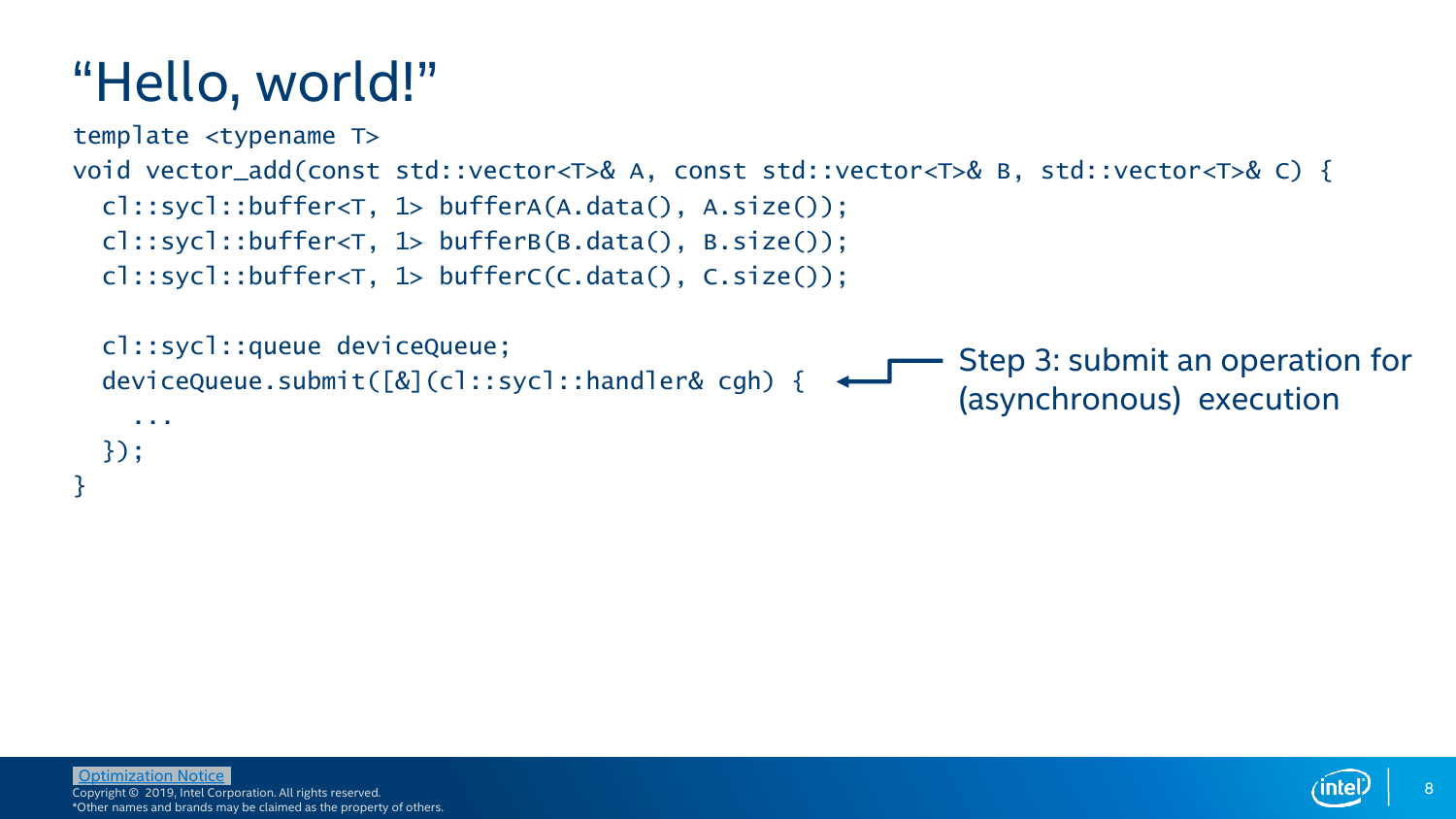

});

}

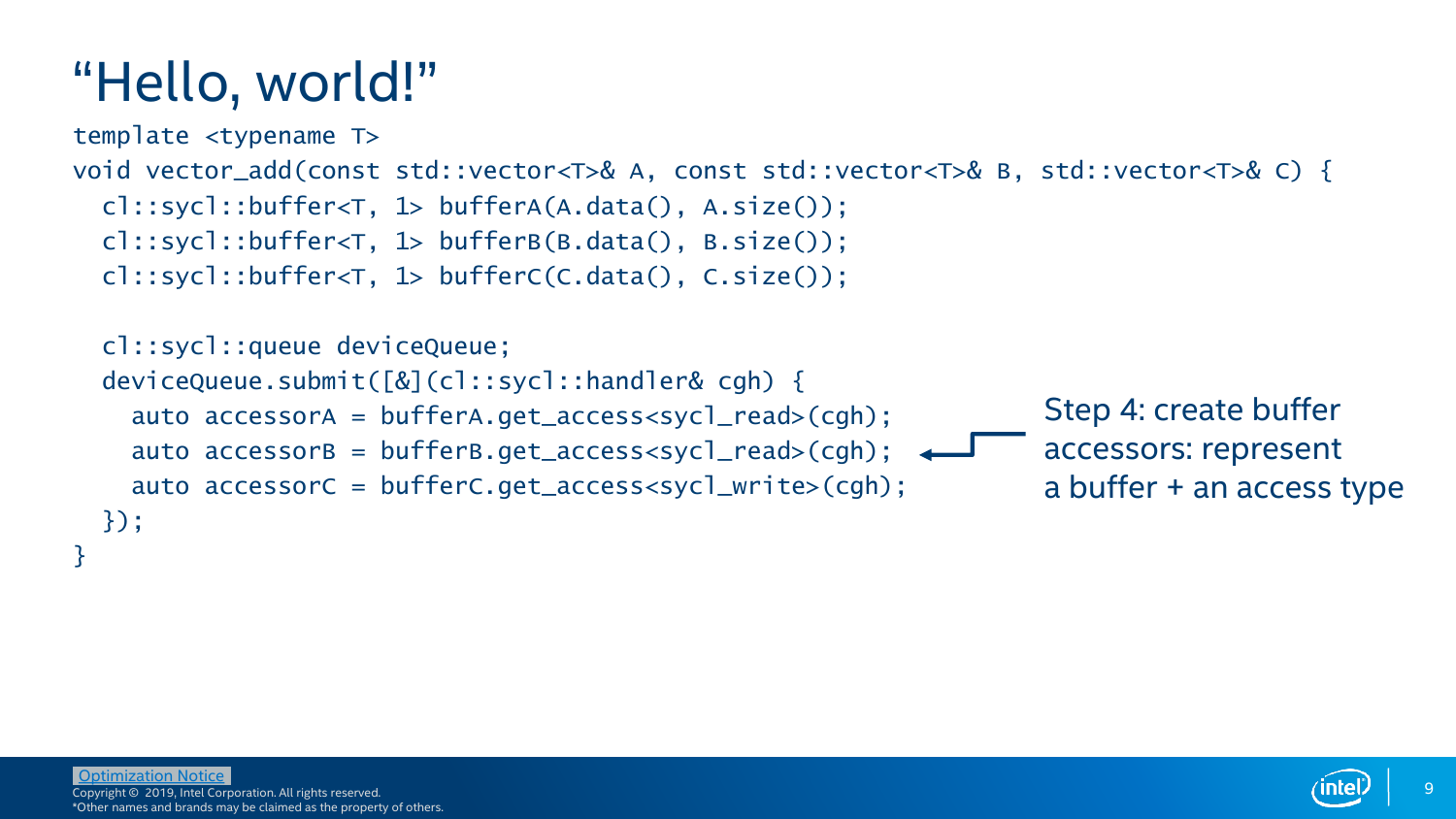```
template <typename T> 
void vector_add(const std::vector<T>& A, const std::vector<T>& B, std::vector<T>& C) {
  cl::sycl::buffer<T, 1> bufferA(A.data(), A.size());
  cl::sycl::buffer<T, 1> bufferB(B.data(), B.size());
  cl::sycl::buffer<T, 1> bufferC(C.data(), C.size());
  cl::sycl::queue deviceQueue;
  deviceQueue.submit([&](cl::sycl::handler& cgh) {
    auto accessorA = bufferA.get_access<sycl_read>(cgh);
    auto accessorB = bufferB.get_access<sycl_read>(cgh);
    auto accessorC = bufferC.get_access<sycl_write>(cgh);
    cgh.parallel_for<class vec_add>(cl::sycl::range<1>(A.size()),
        [-] (c]::syc]::id <1> withi> with i> i-1</i>...
        });
                                                                      Step 6: create a kernel
                                                                      with name and NDRange
                                                                      dimensions
```

```
});
}
```
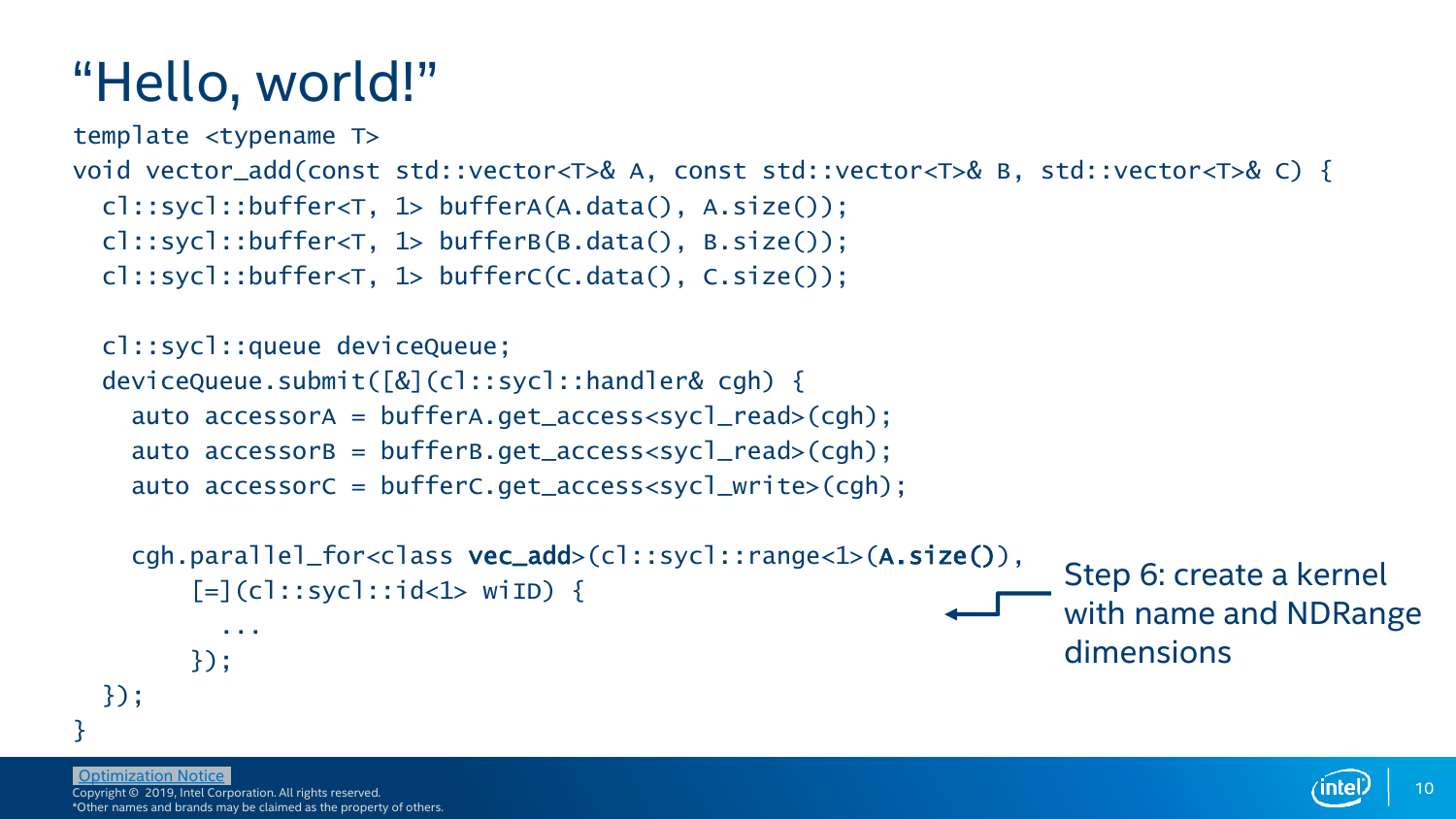```
template <typename T> 
void vector_add(const std::vector<T>& A, const std::vector<T>& B, std::vector<T>& C) {
  cl::sycl::buffer<T, 1> bufferA(A.data(), A.size());
  cl::sycl::buffer<T, 1> bufferB(B.data(), B.size());
  cl::sycl::buffer<T, 1> bufferC(C.data(), C.size());
  cl::sycl::queue deviceQueue;
  deviceQueue.submit([&](cl::sycl::handler& cgh) {
    auto accessorA = bufferA.get_access<sycl_read>(cgh);
    auto accessorB = bufferB.get_access<sycl_read>(cgh);
    auto accessorC = bufferC.get_access<sycl_write>(cgh);
    cgh.parallel_for<class vec_add>(cl::sycl::range<1>(A.size()),
        [-] (c]::syc]::id <1> withi> with i> i-1</i>
```

```
accessorC[wiID] = accessorA[wiID] + accessorB[wiID];
});
                                                             Step 7: write a kernel
```

```
});
```
}

[Optimization Notice](#page-25-0)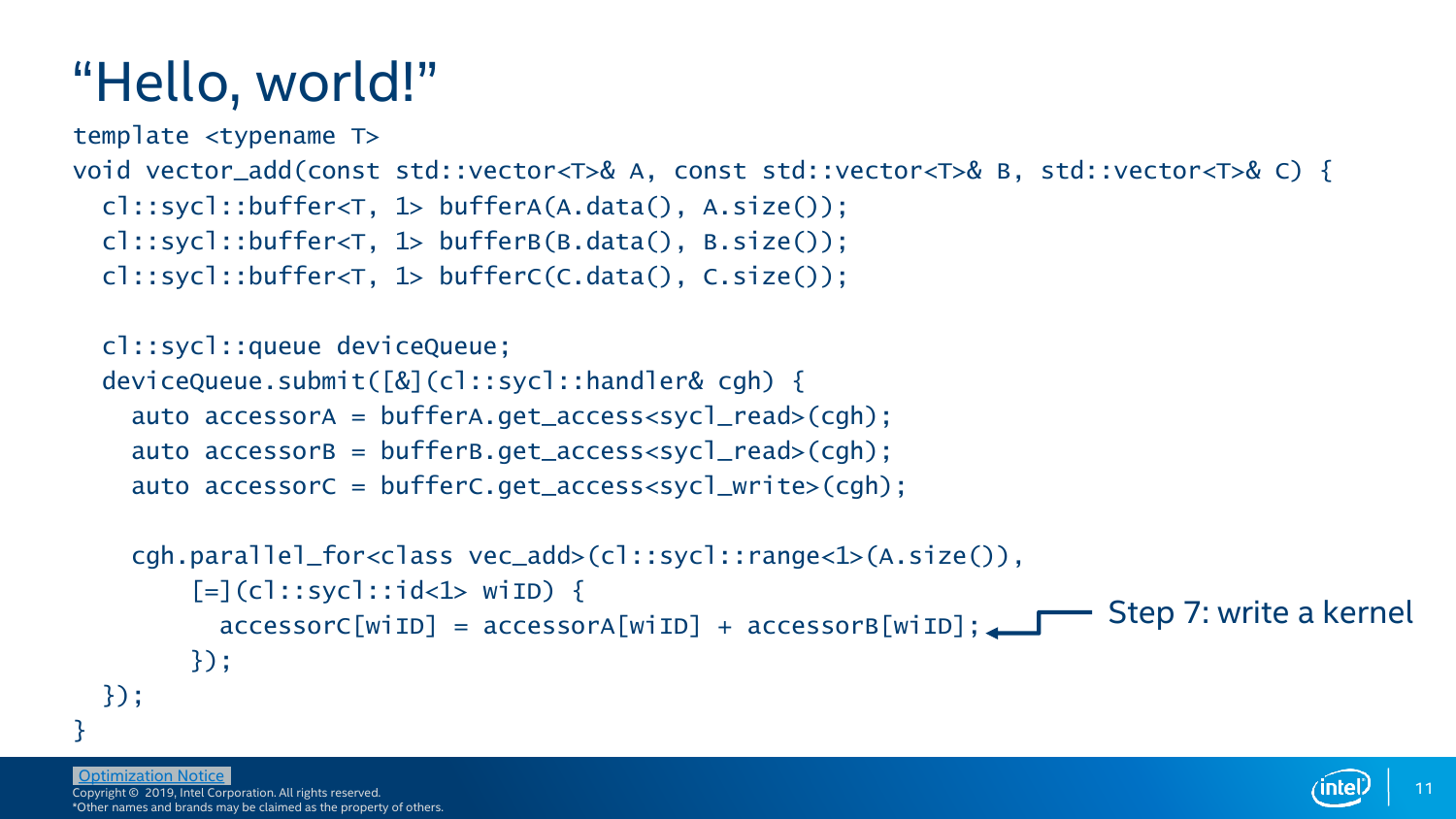```
template <typename T> 
void vector_add(const std::vector<T>& A, const std::vector<T>& B, std::vector<T>& C) {
  cl::sycl::buffer<T, 1> bufferA(A.data(), A.size());
 cl::sycl::buffer<T, 1> bufferB(B.data(), B.size());
  cl::sycl::buffer<T, 1> bufferC(C.data(), C.size());
```

```
cl::sycl::queue deviceQueue;
deviceQueue.submit([&](cl::sycl::handler& cgh) {
 auto accessorA = bufferA.get_access<sycl_read>(cgh);
 auto accessorB = bufferB.get_access<sycl_read>(cgh);
 auto accessorC = bufferC.get_access<sycl_write>(cgh);
```

```
cgh.parallel_for<class vec_add>(cl::sycl::range<1>(A.size()),
      [-] (c]::syc]::id <1> withi> with i> i-1</i>accessorC[with] = accessorA[with] + accessorB[with];
      });
});
                                     That's it! Buffer C will be memcpy'ed back to a host
                                     when bufferC goes out of scope.
```
### [Optimization Notice](#page-25-0)

}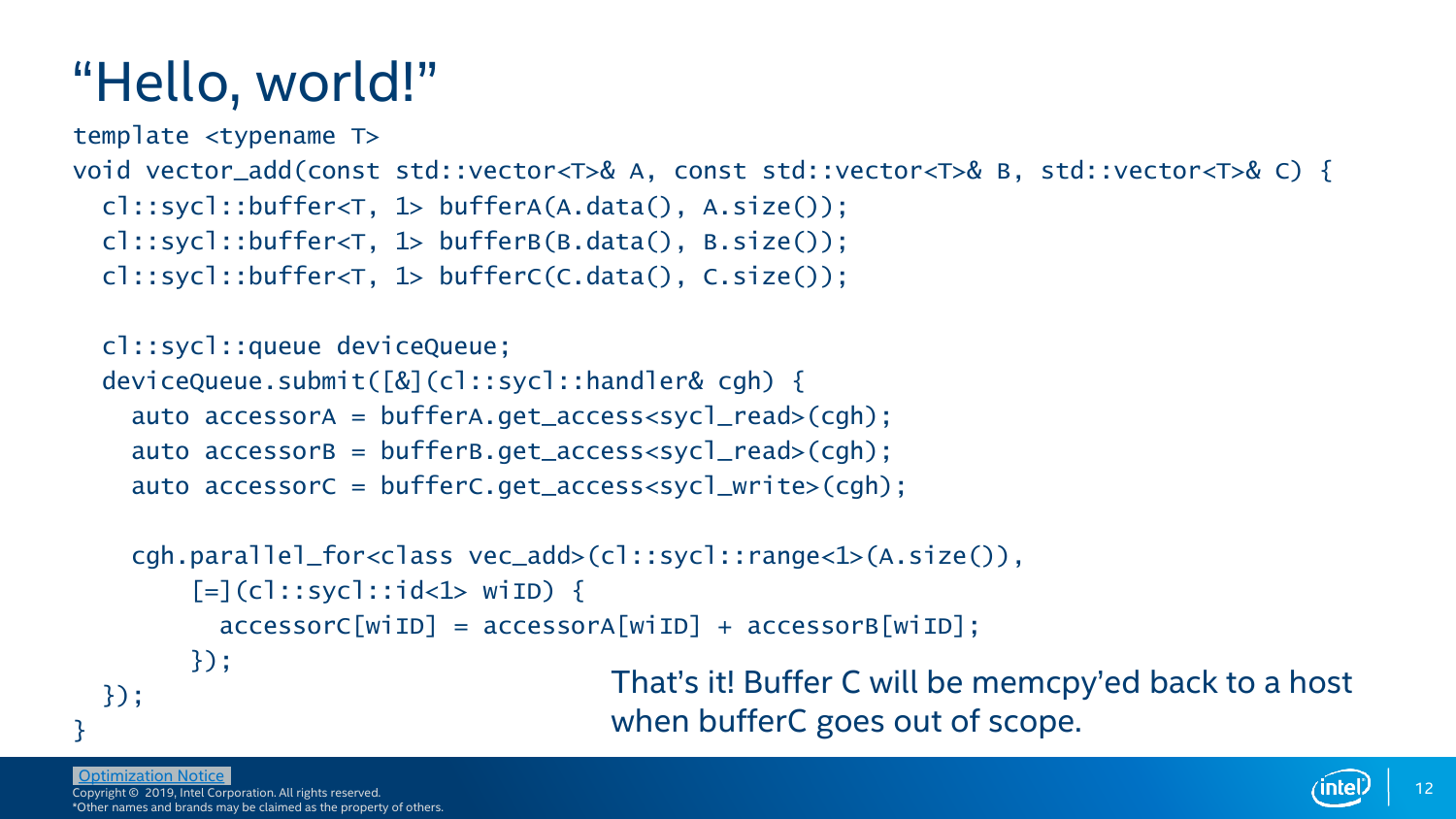# **SCHEDULER**

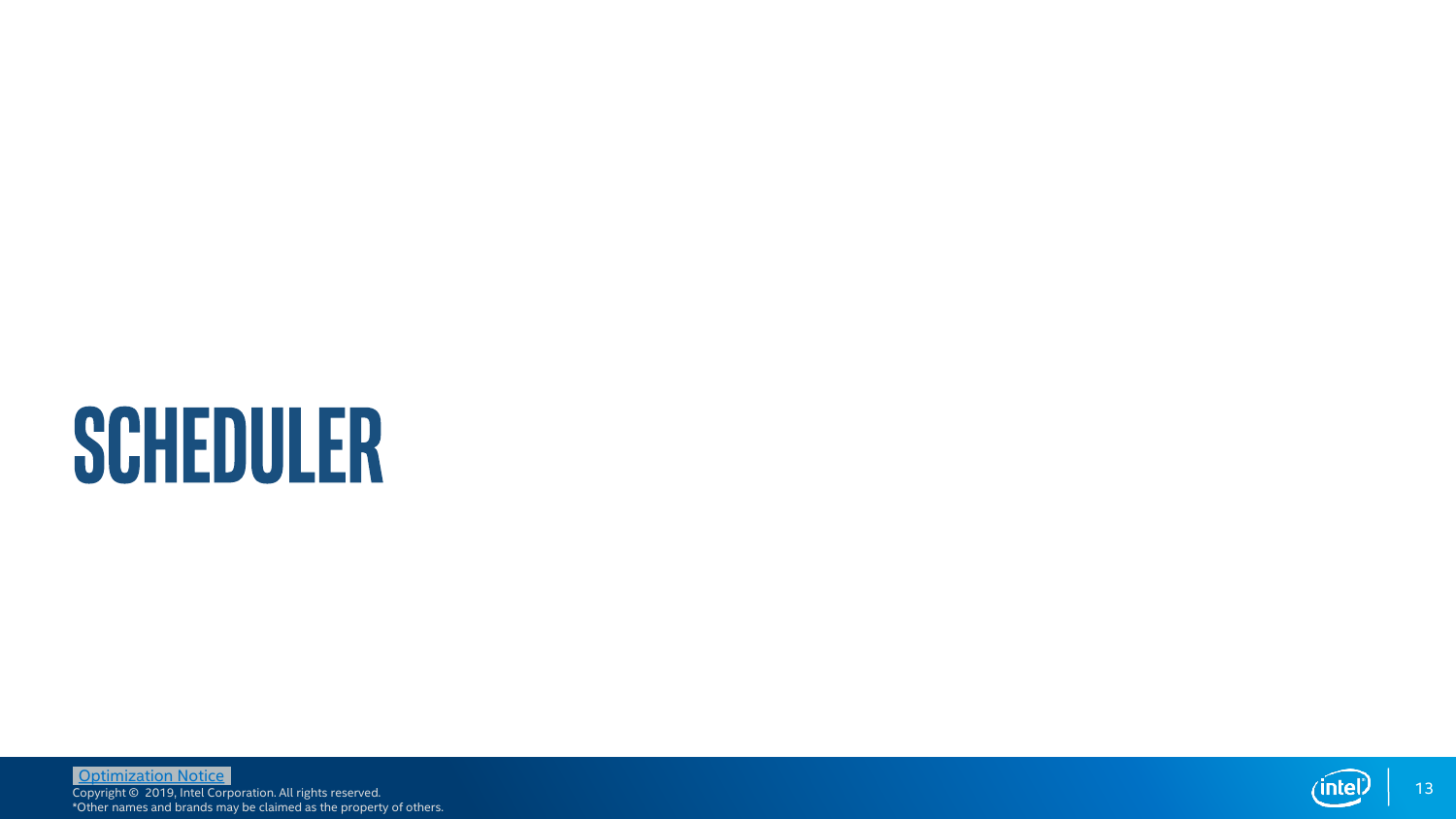### **Scheduler**

```
deviceQueue.submit([&](cl::sycl::handler& cgh) {
   auto accessorA = bufferA.get_access<sycl_read>(cgh);
   auto accessorB = bufferB.get_access<sycl_read>(cgh);
   auto accessorC = bufferC.get_access<sycl_write>(cgh);
```


```
cgh.parallel_for<class kernel_1>(cl::sycl::range<1>(A.size()), 
      [=](cl::sycl::id<1> wiID) {
        accessorC[winID] = accessorA[winID] + accessorB[winID];});
});
```
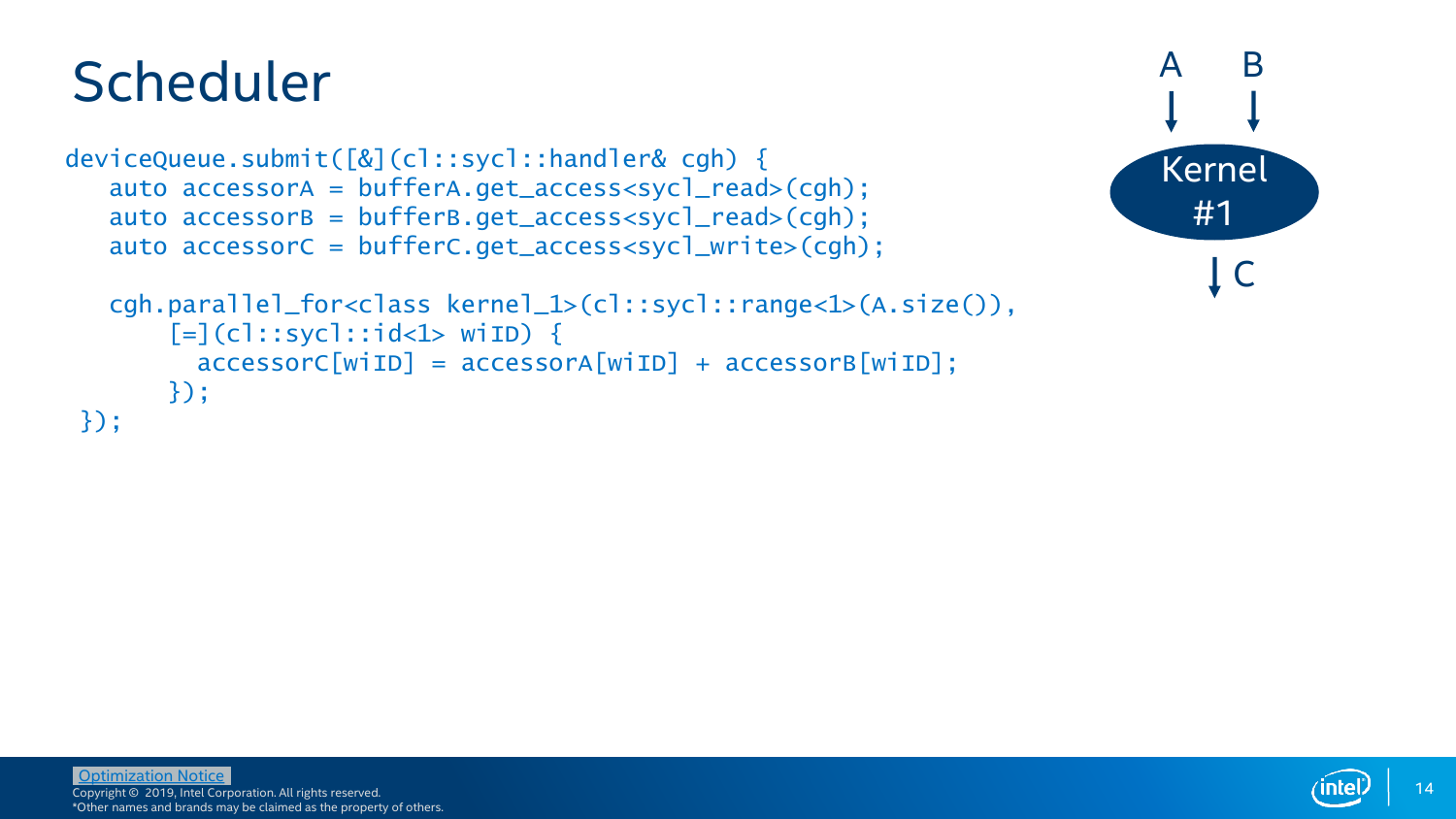### **Scheduler**

});

```
deviceQueue.submit([&](cl::sycl::handler& cgh) {
   auto accessorA = bufferA.get_access<sycl_read>(cgh);
   auto accessorB = bufferB.get_access<sycl_read>(cgh);
   auto accessorC = bufferC.get_access<sycl_write>(cgh);
  cgh.parallel_for<class kernel_1>(cl::sycl::range<1>(A.size()),
```


```
deviceQueue.submit([&](cl::sycl::handler& cgh) {
   auto accessorС = bufferC.get_access<sycl_read>(cgh);
   auto accessorD = bufferD.get_access<sycl_read>(cgh);
   auto accessorE = bufferE.get_access<sycl_write>(cgh);
```
 $[$ =](cl::sycl:: $id$ <1> wiID) {

```
cgh.parallel_for<class vec_add>(cl::sycl::range<1>(C.size()),
    [-] (c]:: sycl::id <1> withi> with i> iaccessore[withID] = accessorC[withID] + accessorD[withID];});
```
 $accessorC[winID] = accessorA[winID] + accessorB[winID];$ 

### });

});

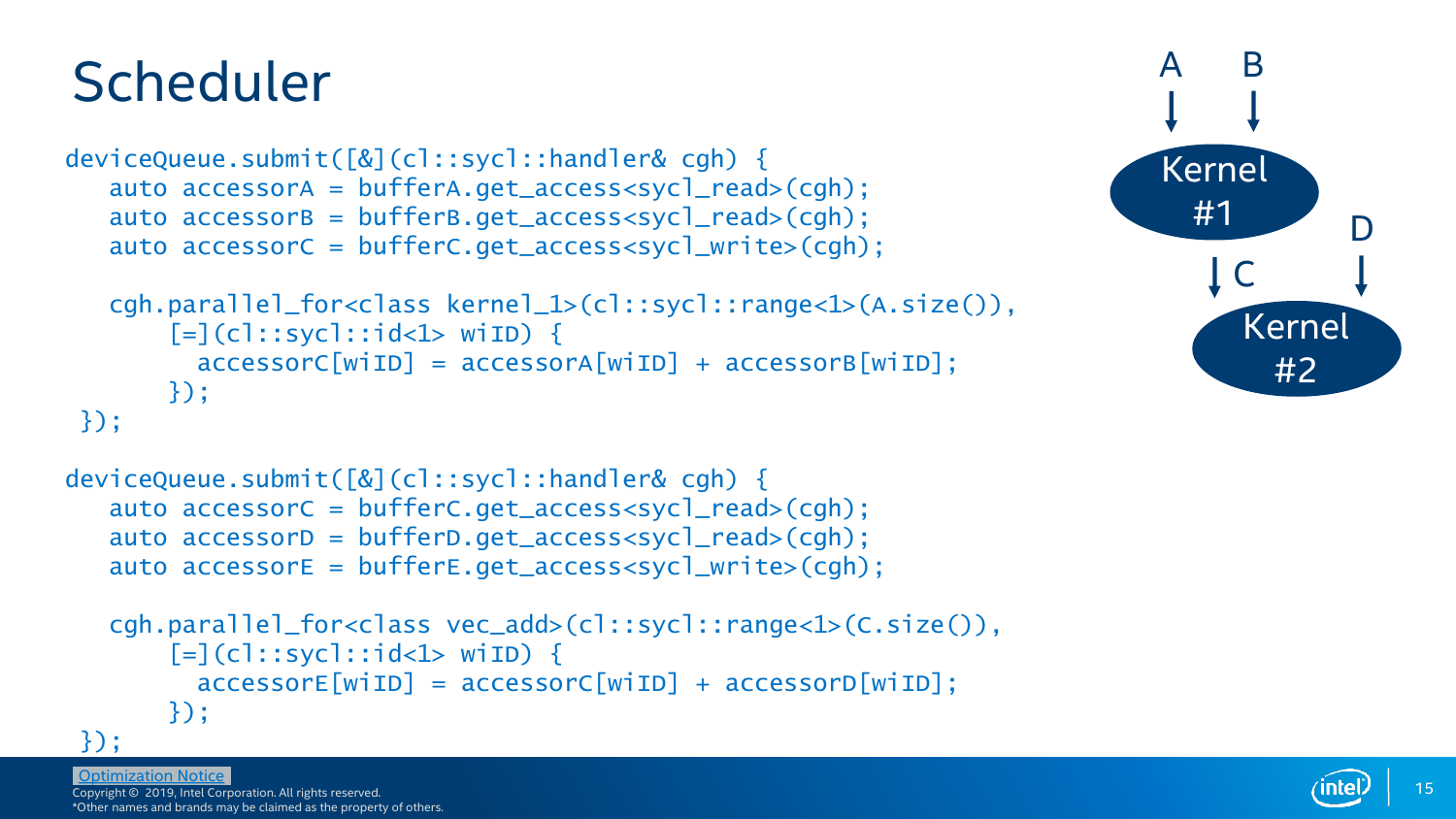### **Scheduler**

```
deviceQueue.submit([&](cl::sycl::handler& cgh) {
   auto accessorA = bufferA.get_access<sycl_read>(cgh);
   auto accessorB = bufferB.get_access<sycl_read>(cgh);
   auto accessorC = bufferC.get_access<sycl_write>(cgh);
   cgh.parallel_for<class kernel_1>(cl::sycl::range<1>(A.size()), 
       [=](cl::sycl::id<1> wiID) {
         accessorC[winID] = accessorA[winID] + accessorB[winID];});
 });
deviceQueue.submit([&](cl::sycl::handler& cgh) {
   auto accessorС = bufferC.get_access<sycl_read>(cgh);
   auto accessorD = bufferD.get_access<sycl_read>(cgh);
   auto accessorE = bufferE.get_access<sycl_write>(cgh);
   cgh.parallel_for<class vec_add>(cl::sycl::range<1>(C.size()),
       \lceil=\lceil(cl::sycl::id < 1> wiID) {
         accessore[withID] = accessorC[withID] + accessorD[withID];});
 });
                                                                              Kernel 
                                                                                #1
                                                                                   C
                                                                                    Kernel 
                                                                                      #2
                                                                                           D
                                                           No explicit "wait" operation!
                                                           SYCL runtime is responsible 
                                                           for synchronization.
```
### [Optimization Notice](#page-25-0)

Copyright © 2019, Intel Corporation. All rights reserved. \*Other names and brands may be claimed as the property of others.  $\bm{\mathsf{B}}$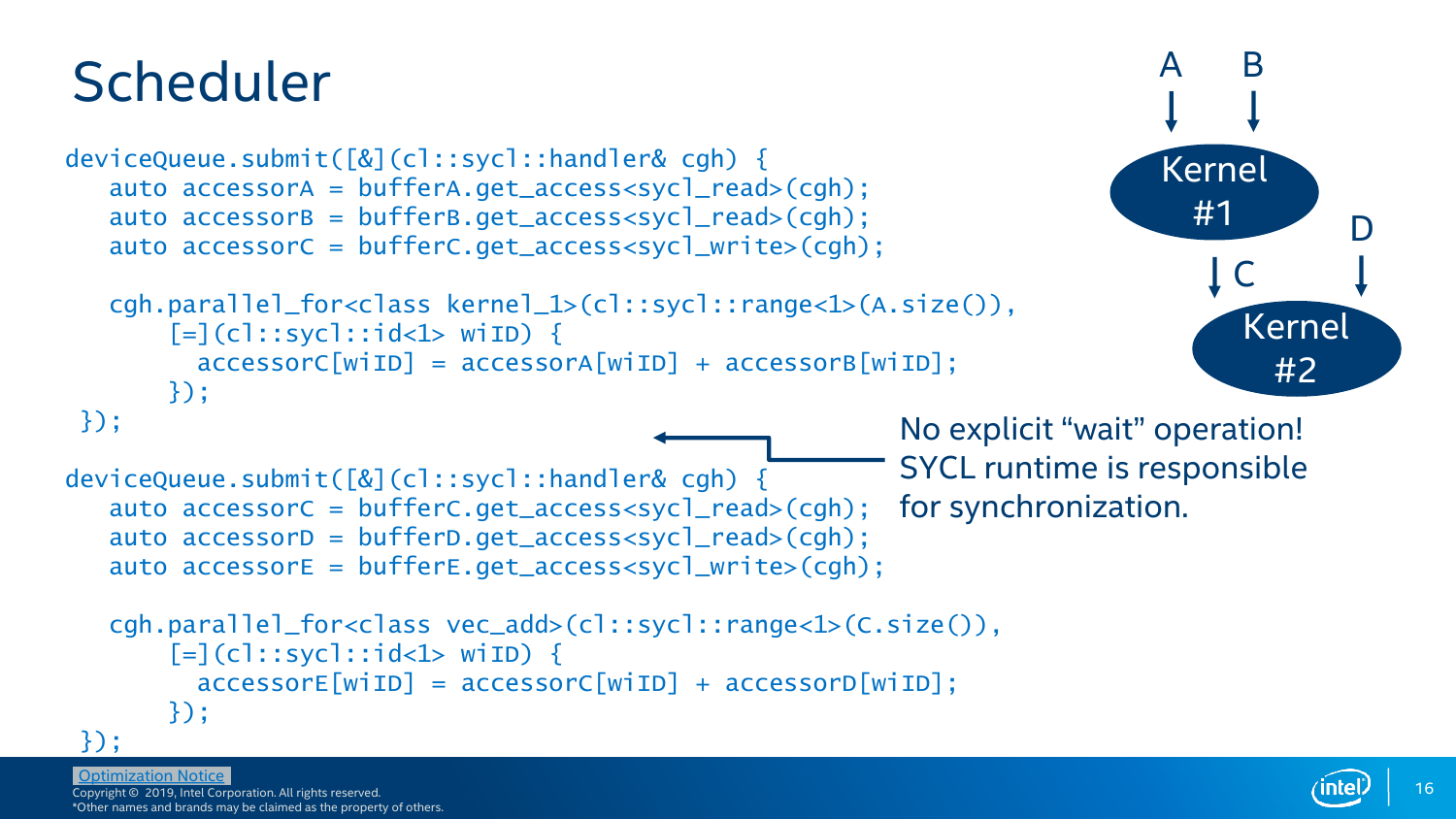# **SINGLE SOURCE MODEL**

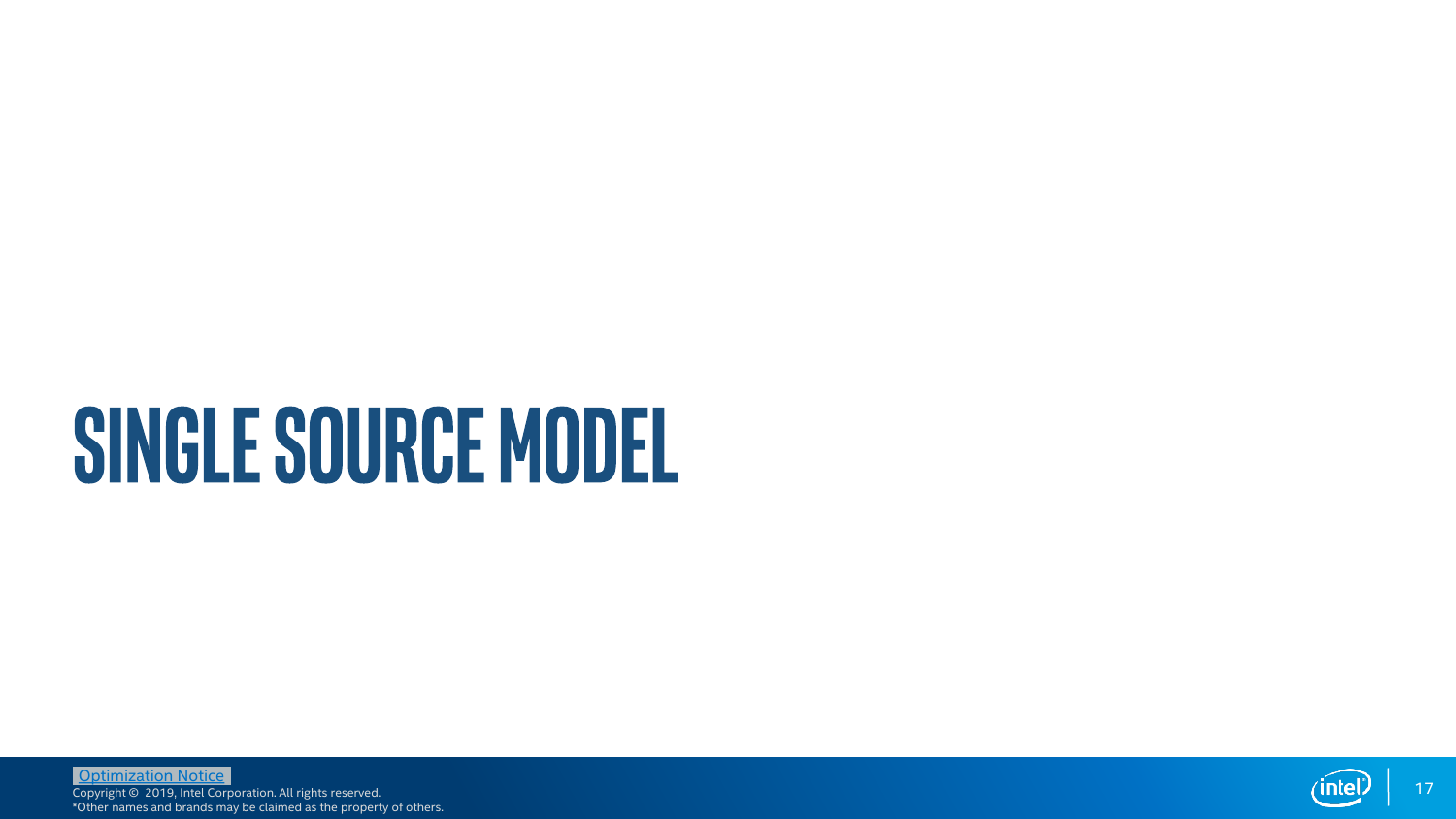### OpenCL code:

host.cpp:

struct point { char x; char y; };

point  $p = \{0, 1\}$ ; clSetKernelArg(kern, p); clEnqueueKernel(kern);

### kernel.cl: struct point { char x; char y; }; kernel foo(point \*p) {  $assert(p->x == 0 88$  $p->v == 1$ ; }

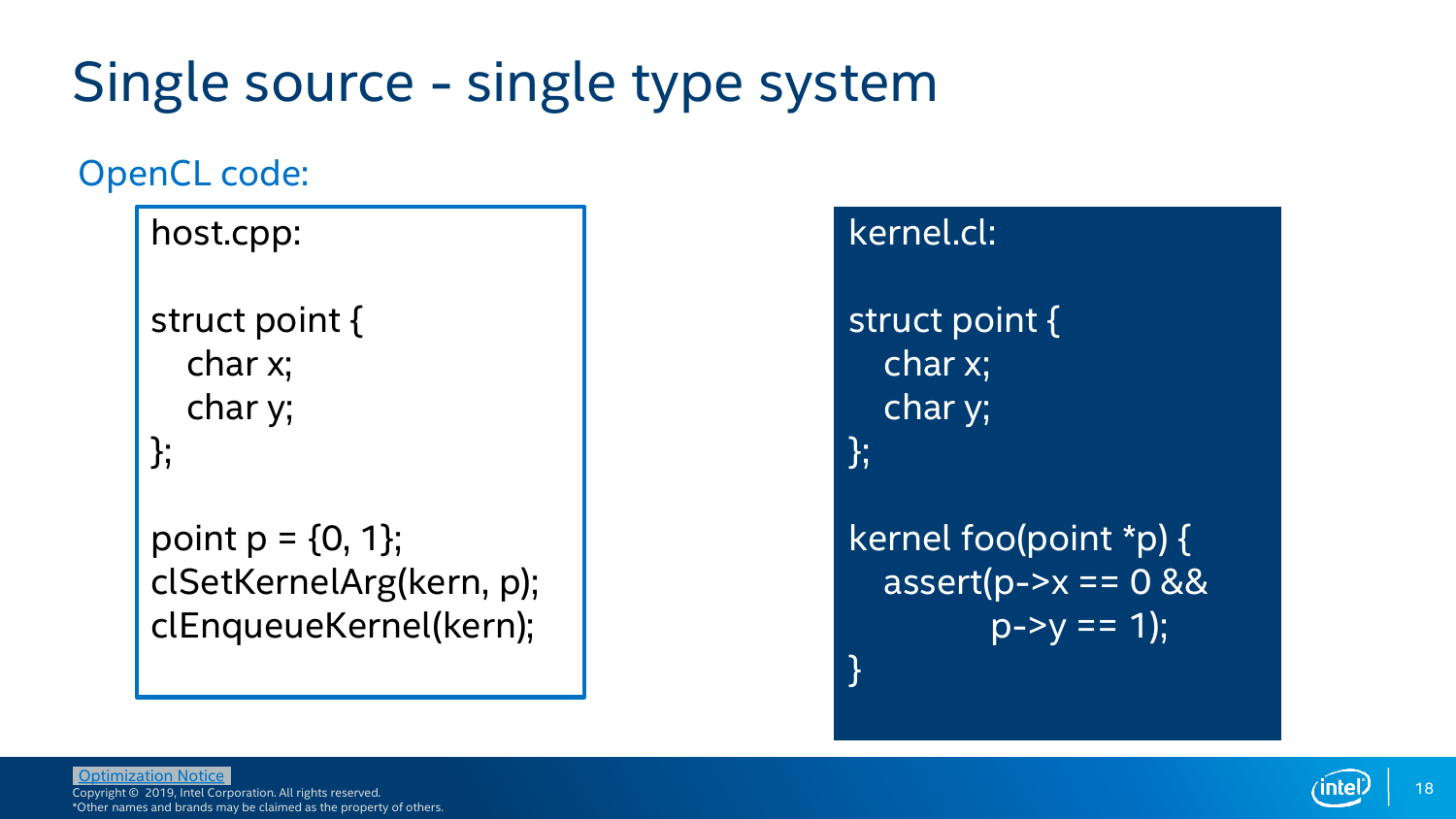OpenCL code:

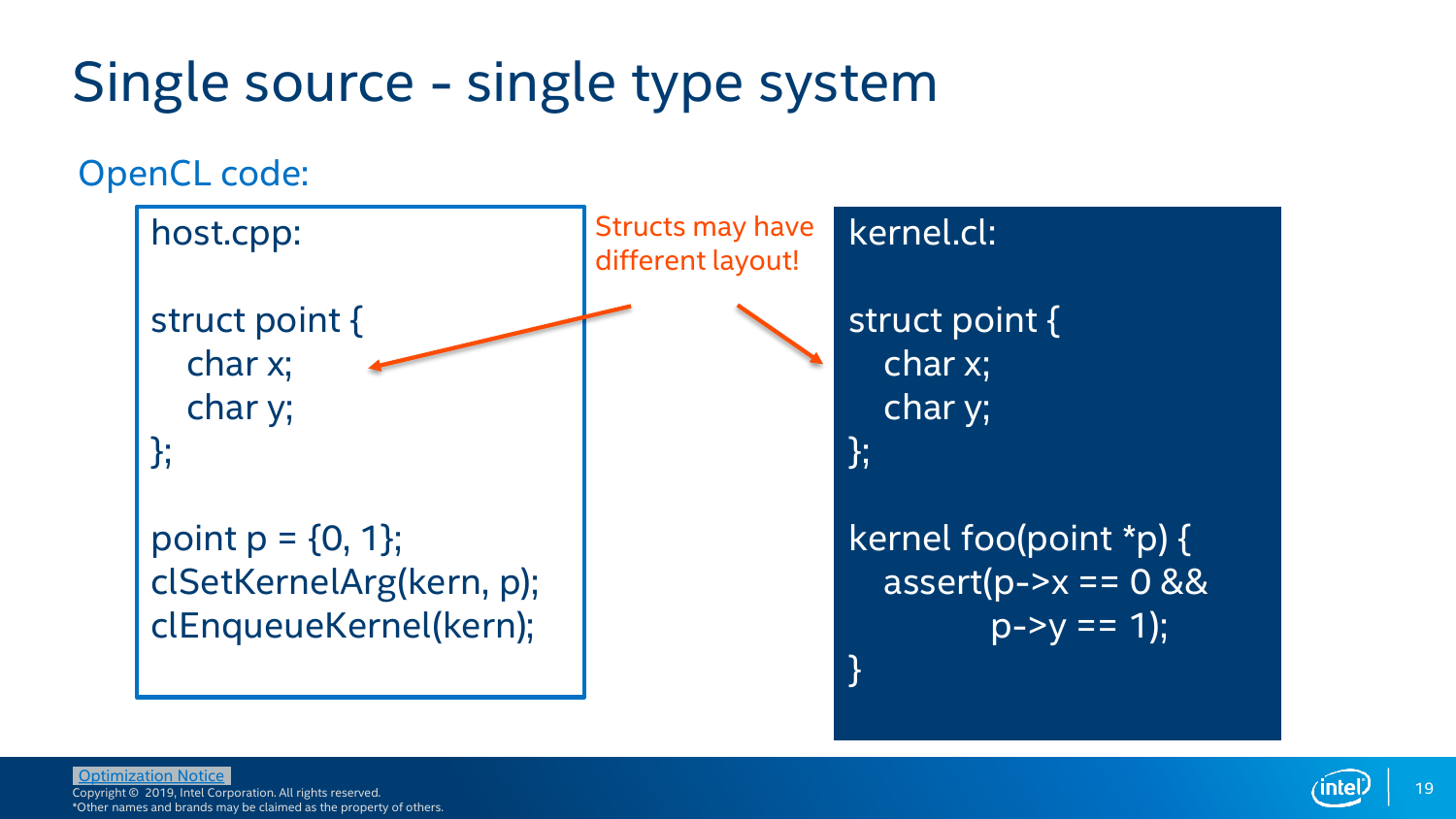### SYCL code:

```
host and device.cpp:
  struct point {
    char x;
    char y;
  };
  point p = \{0, 1\};
  deviceQueue.submit([&](cl::sycl::handler& cgh) {
    cgh.parallel_for<class kern>(cl::sycl::range<1>(1),
        \lceil=\lceil(cl::sycl::id<1> wiID) {
          assert(p.x == 0 & 0 & p.y == 1);
        });
  });
```
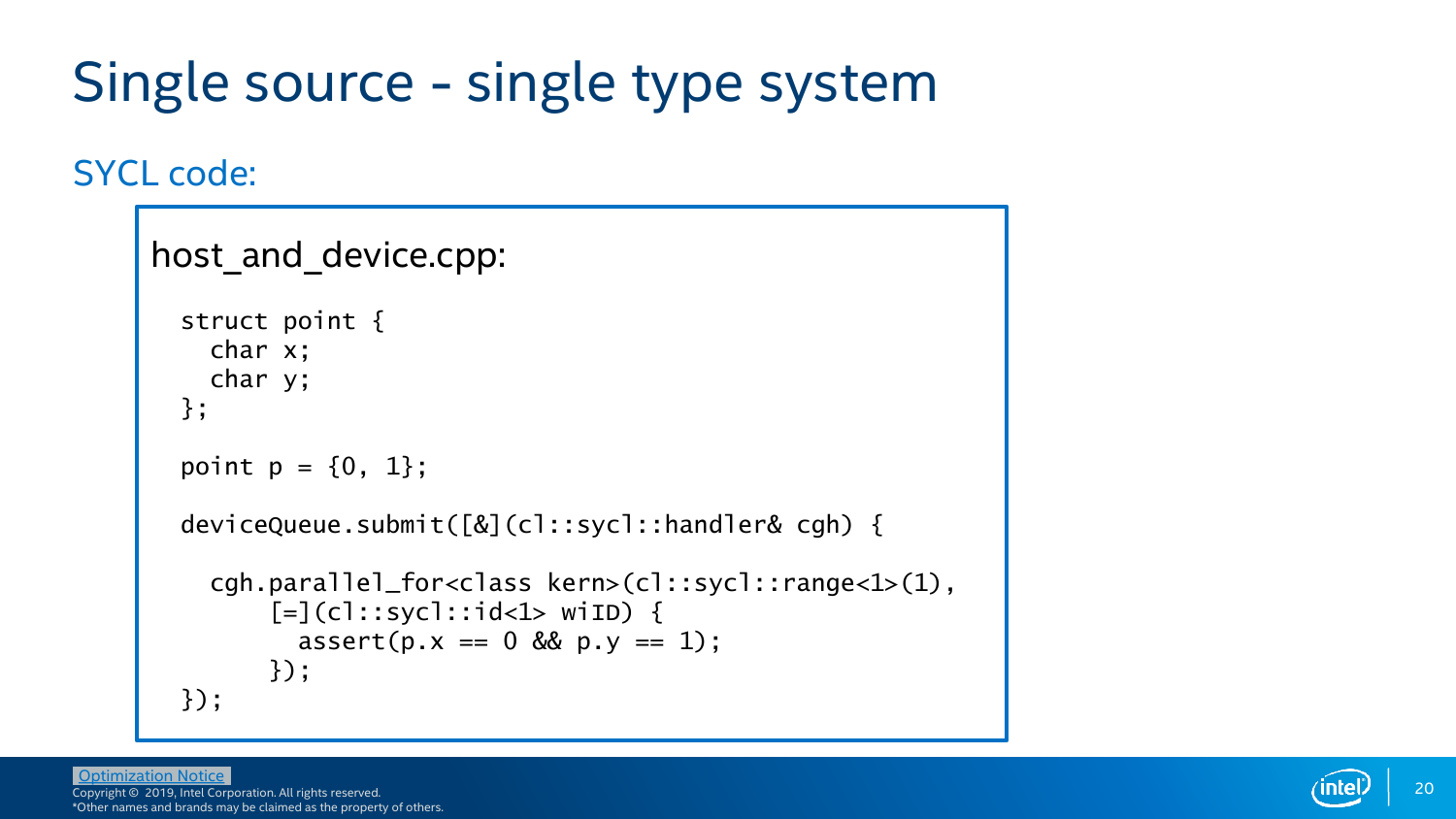### SYCL code:

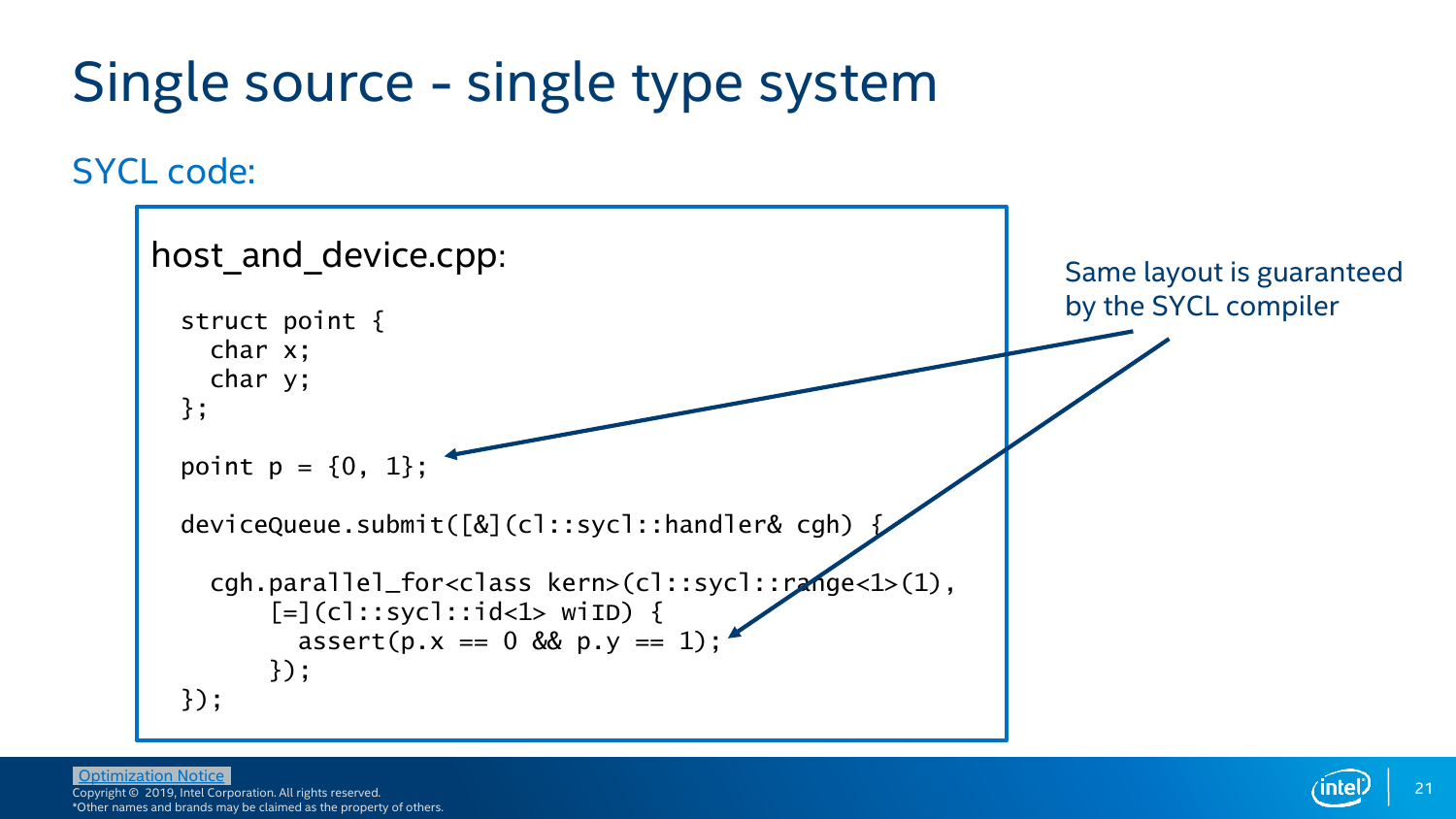# **COMPILATION FLOW**

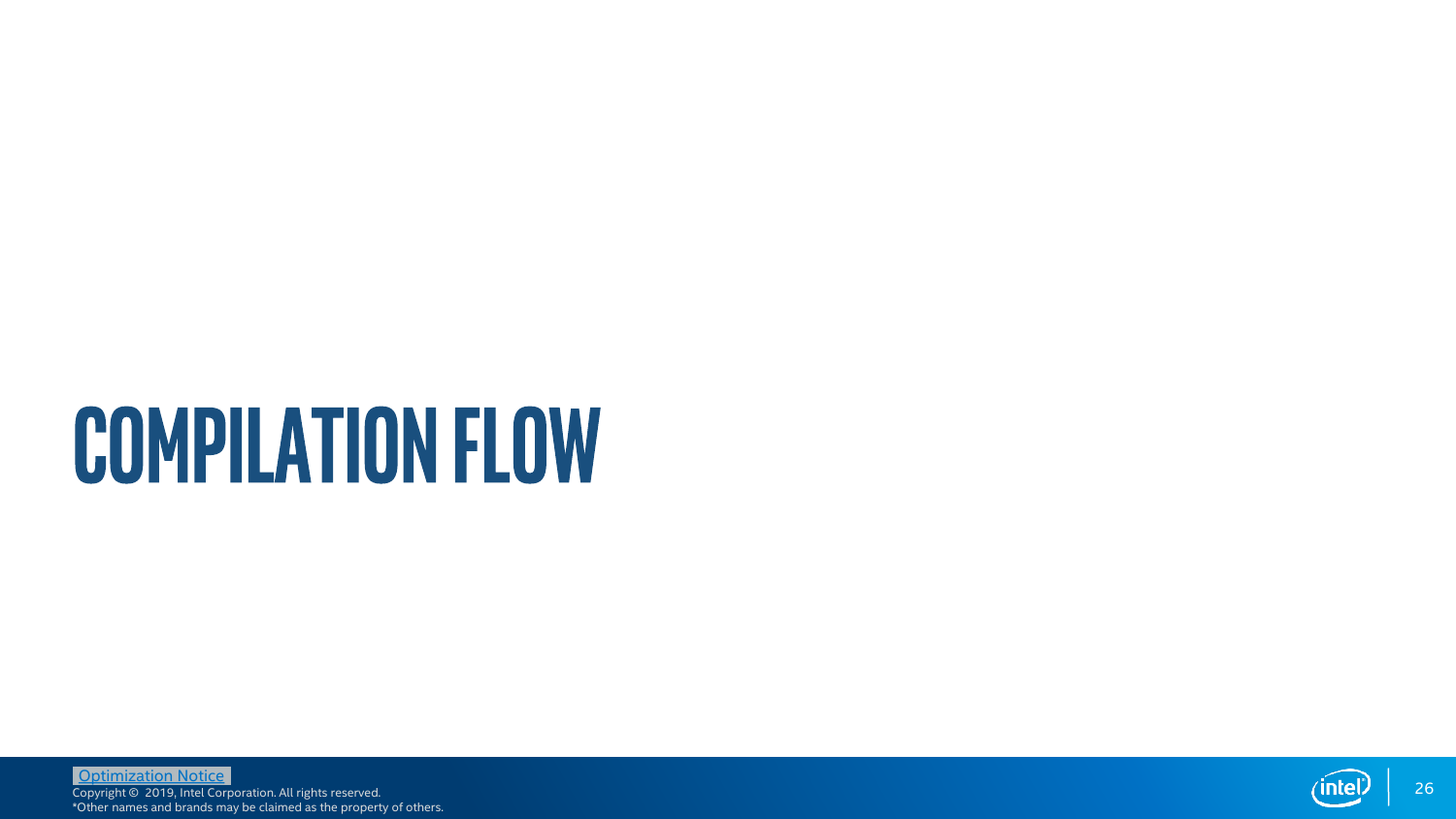### Standard C++ flow



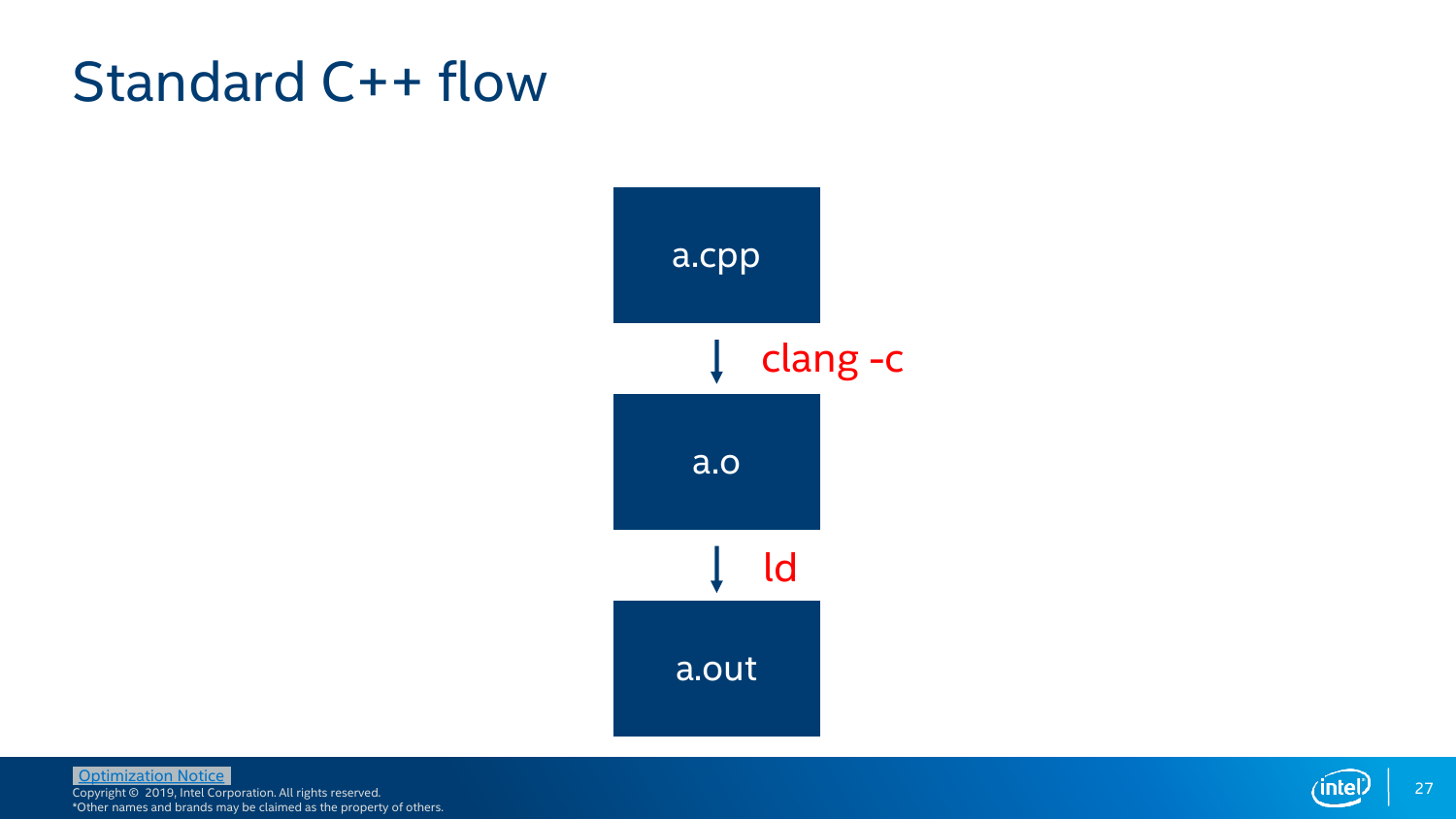### Standard C++ flow



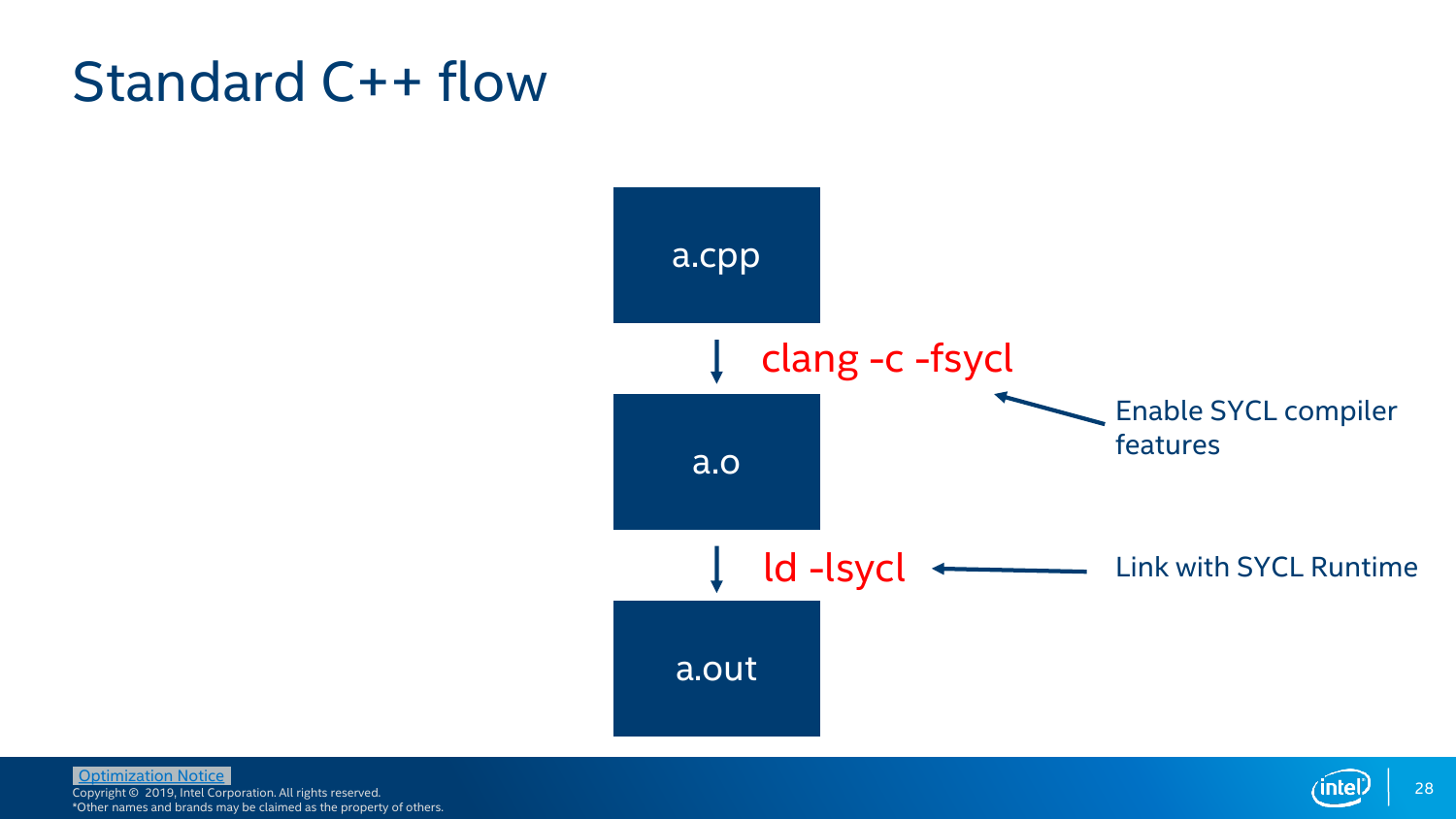

Copyright © 2019, Intel Corporation. All rights reserved. \*Other names and brands may be claimed as the property of others. [Optimization Notice](#page-25-0) (interval and conception All sights concepted and conception and sights conception and sights conception and sights conception and sights conception and sights conception and sights conception and sight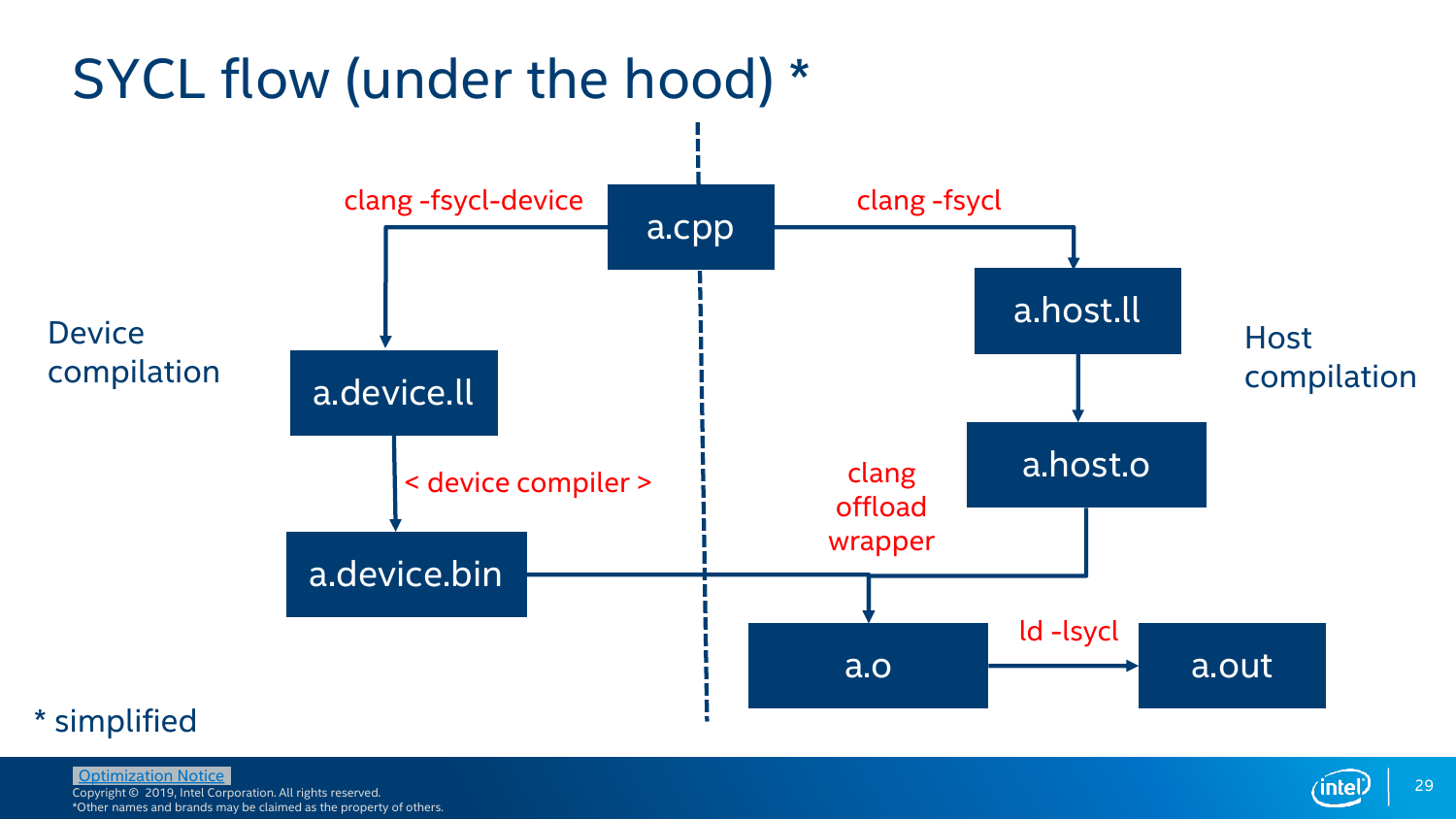### <span id="page-25-0"></span>SPIR-V support

SPIR-V is a device-agnostic IR originally created for OpenCL and Vulkan.

It allows to run a single SYCL executable On any device that supports SPIR-V.

SPIR-V Translator from LLVM IR to SPIR-V is developed on Github: <https://github.com/KhronosGroup/SPIRV-LLVM-Translator>



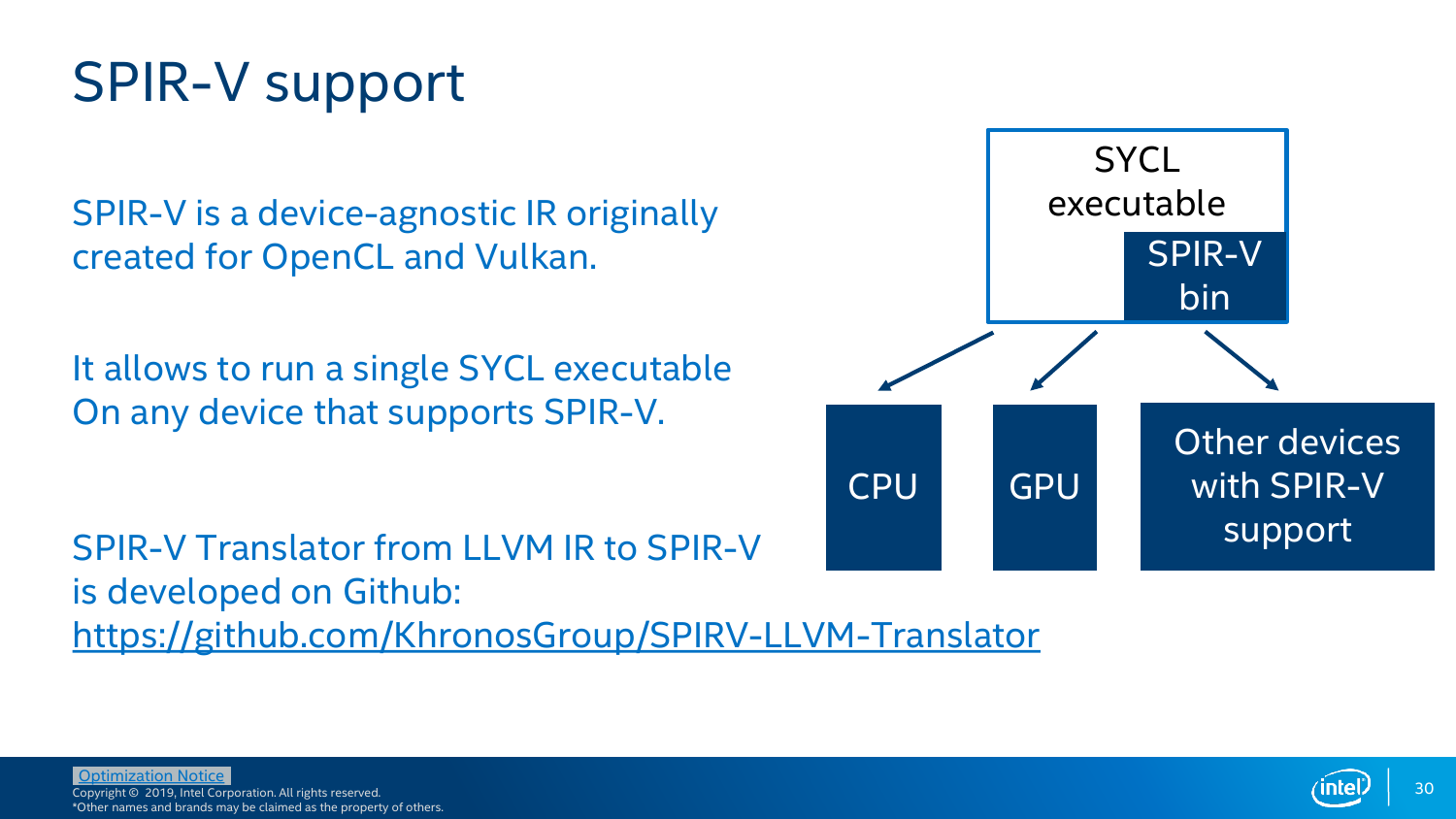



Step 1: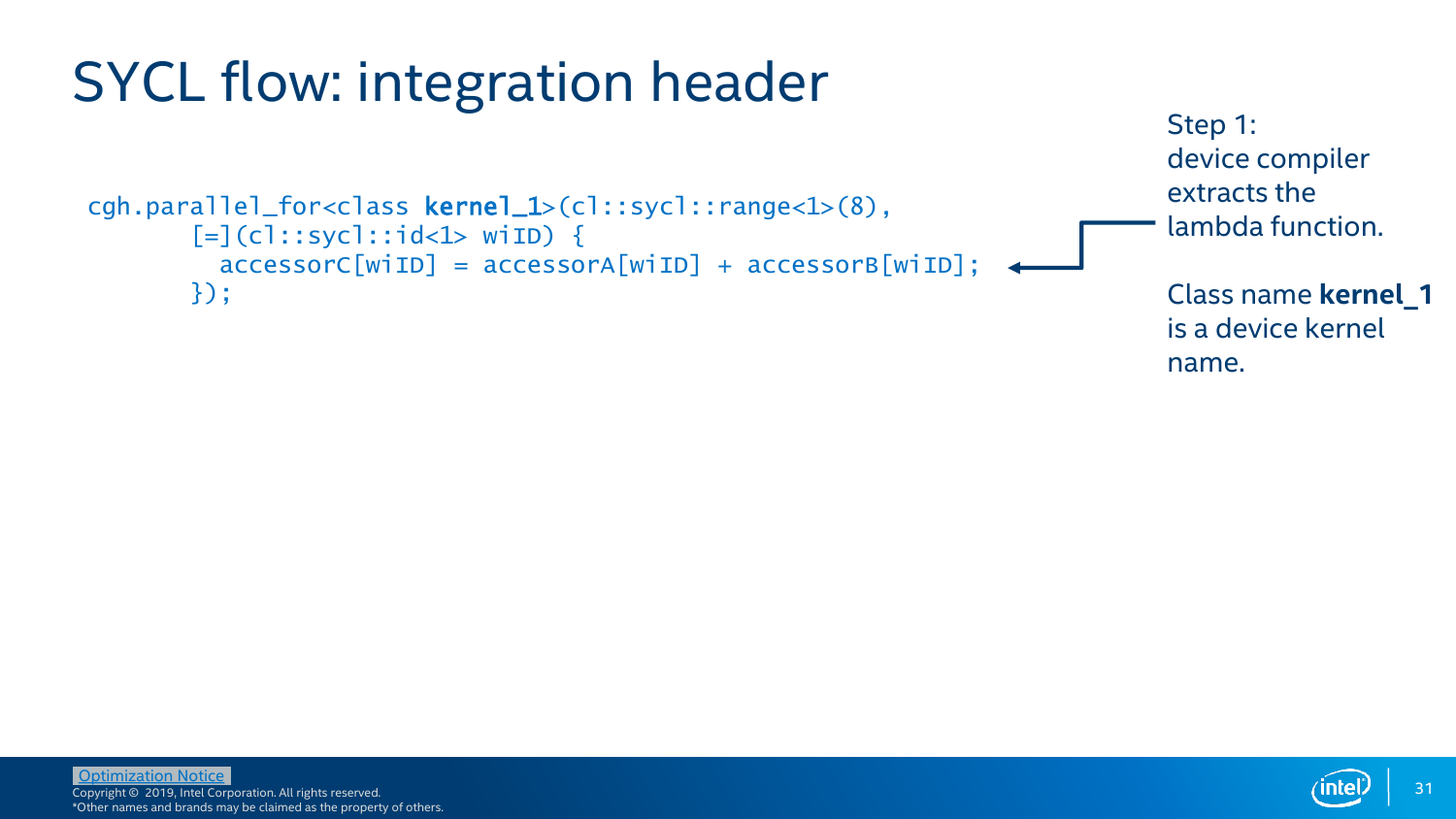



Step 1:

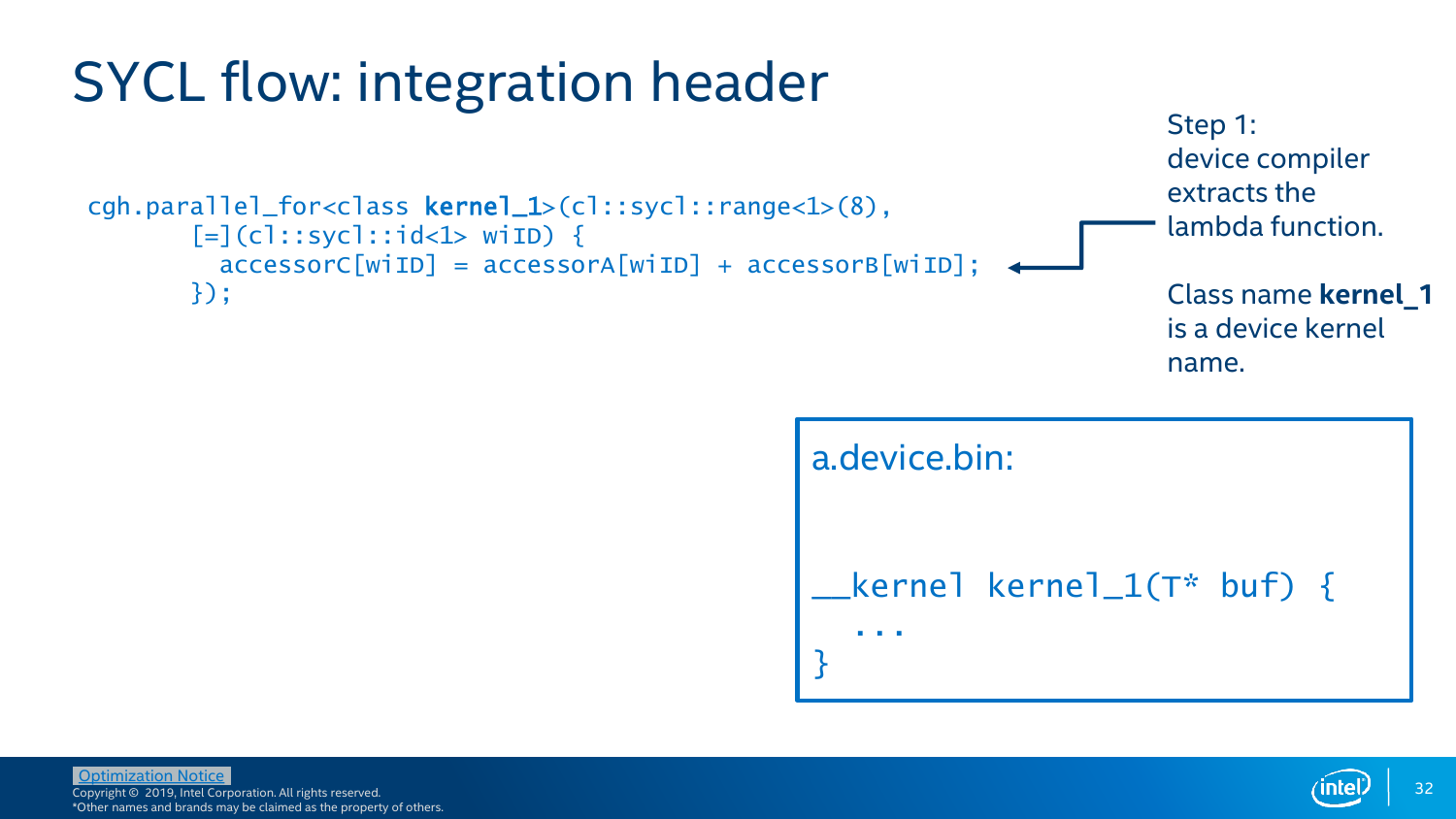```
cgh.parallel_for<class kernel_1>(cl::sycl::range<1>(8), 
        [-] (c]::syc]::id <1> withi> with i> i-1</i>accessorC[winID] = accessorA[winID] + accessorB[winID];});
                                                                                     Step 2: 
                                                                                     Host code must
                                                                                     call the device 
                                                                                     function by name, 
                                                                                     and provide the
                                                                                     required parameters.
```

```
a.host.cpp:
```

```
clCreateKernel("kernel name");
clSetKernelArg(0, buf);
```


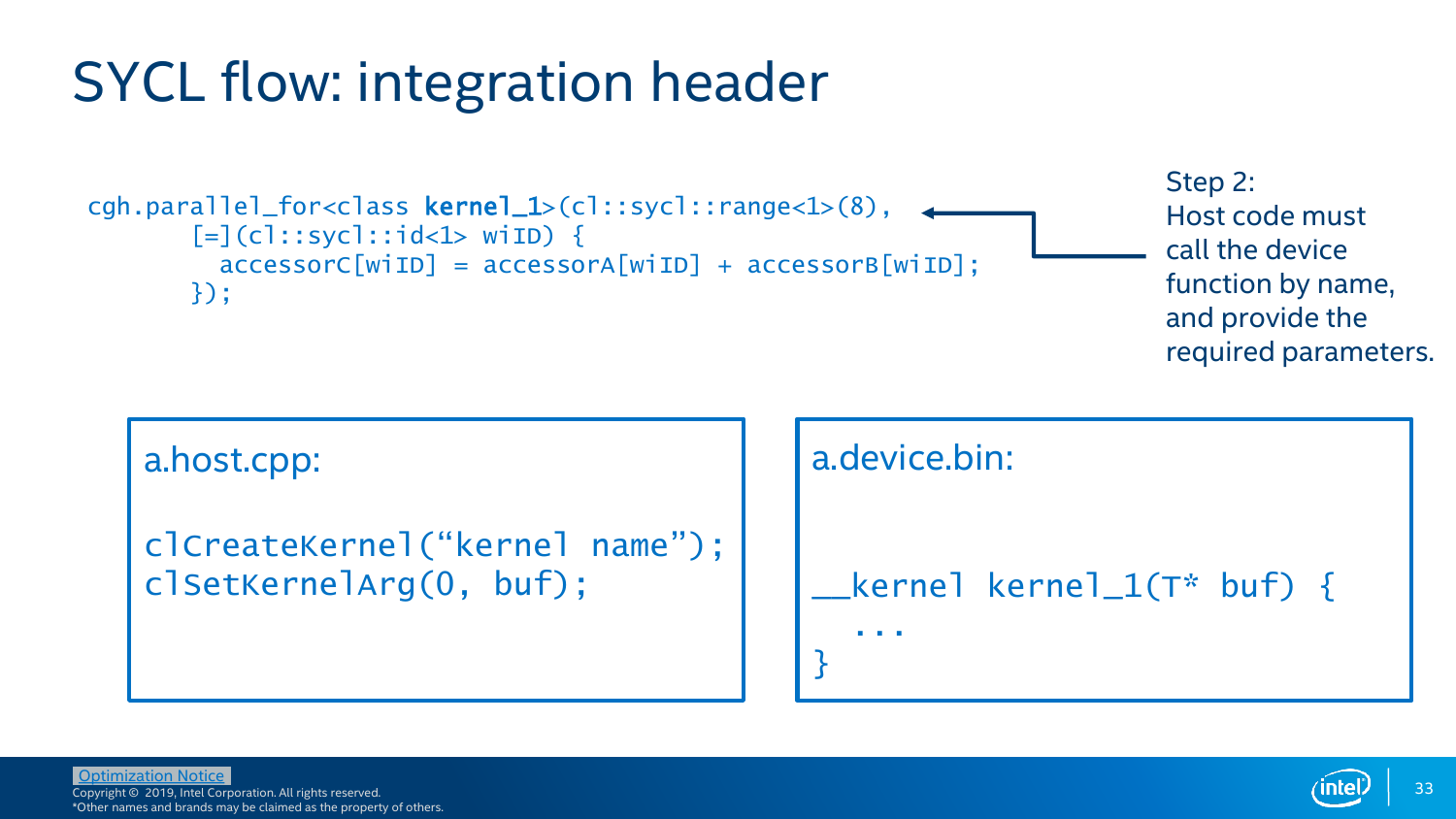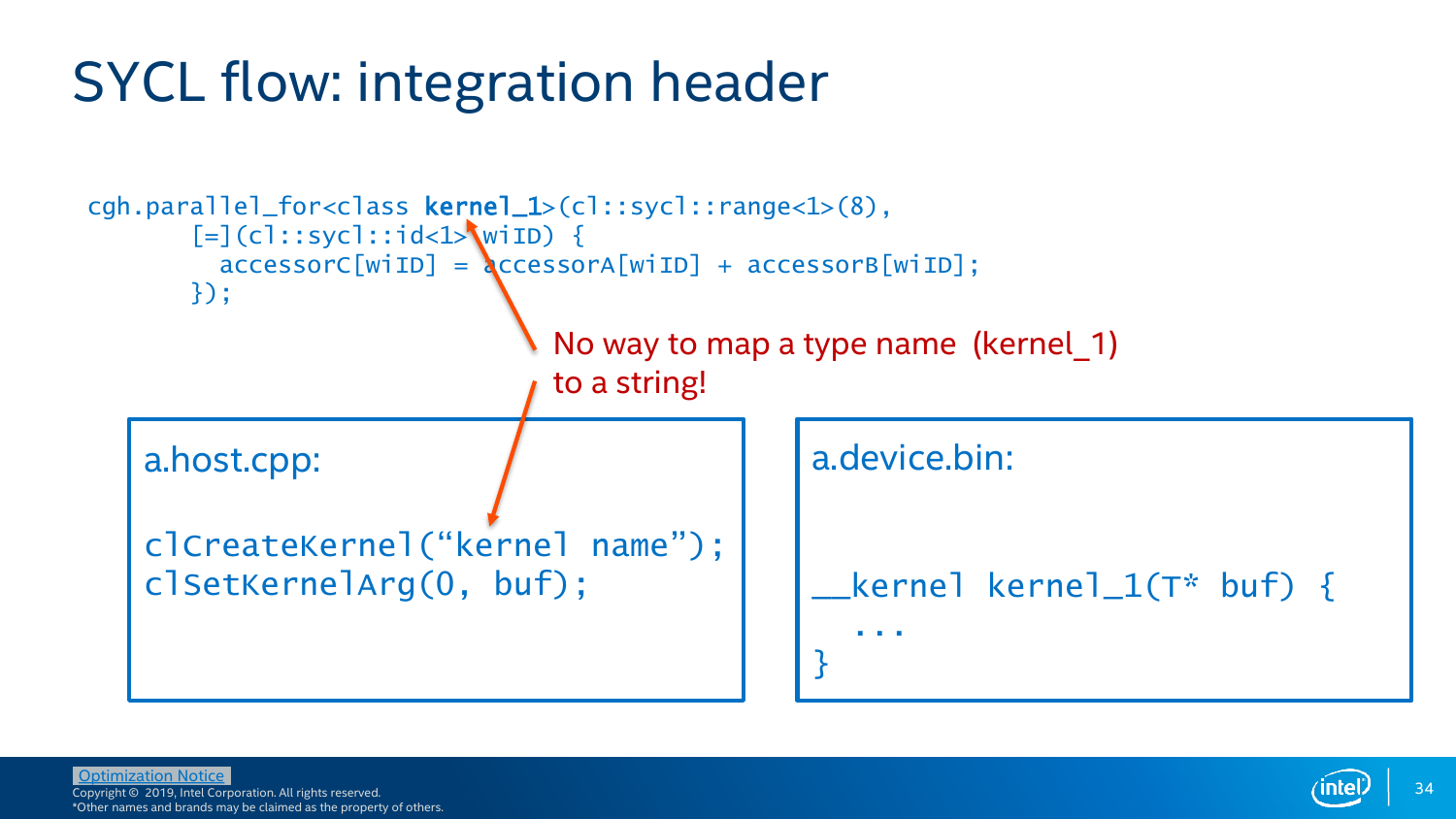cgh.parallel\_for<class kernel\_1>(cl::sycl::range<1>(8),  $[-] (c]::syc]::id <1> withi> with i> i-1$ accessorC[wiID] = accessorA[wiID] + accessorB[wiID]; }); a.device.bin: \_\_kernel kernel\_1(T\* buf) { ... } a.host.cpp: clCreateKernel("kernel name"); clSetKernelArg(0, buf); No way to determine an order of arguments captured by a lambda

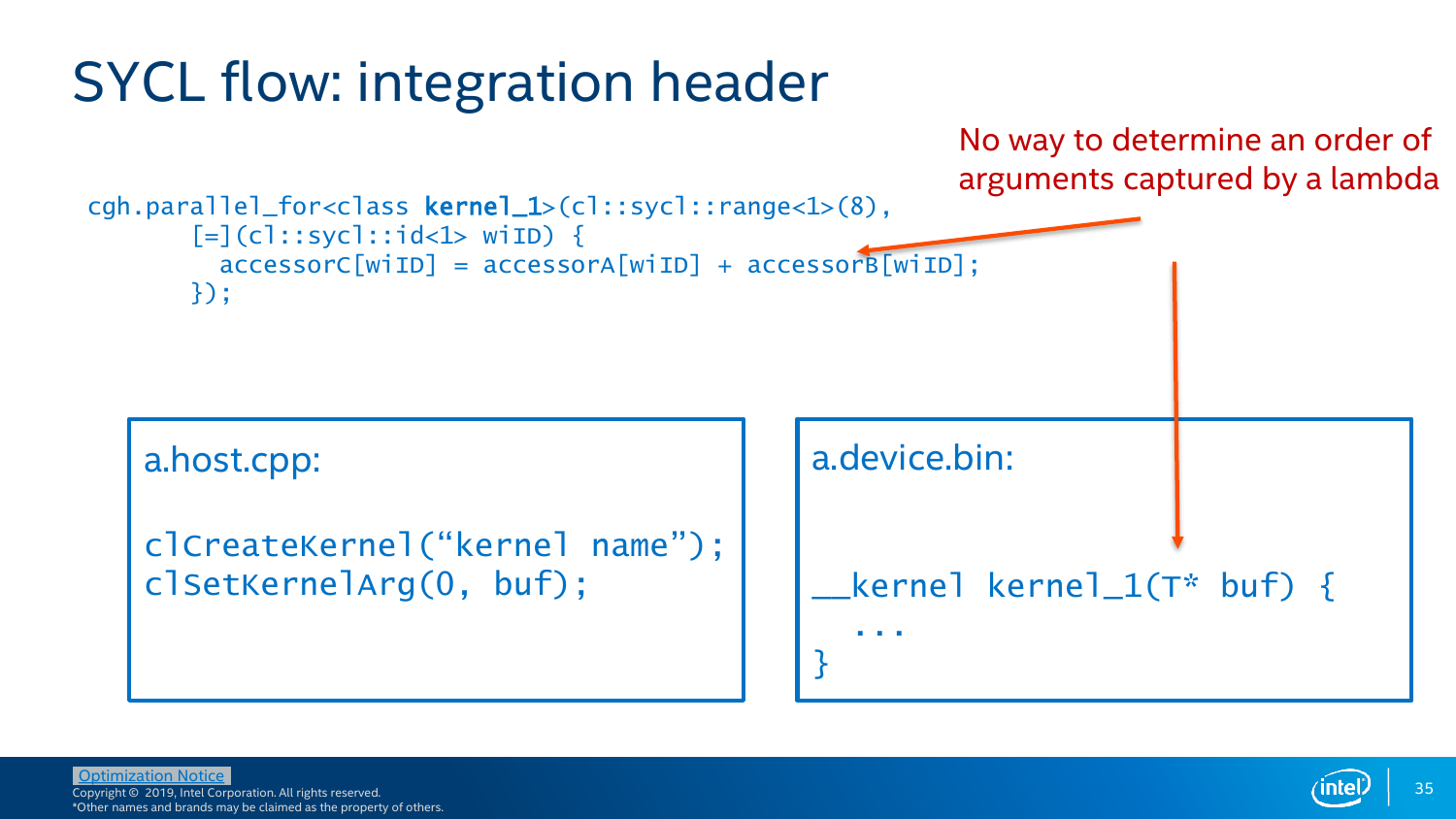```
cgh.parallel_for<class kernel_1>(cl::sycl::range<1>(8), 
        [-] (c]::syc]::id <1> withi> with i> i-1</i>accessorC[withID] = accessorA[withID] + accessorB[withID];});
```
a.int.h:

```
template<>
class KernelDesc<kernel_1> {
  const char* getName();
  unsigned getArgNum();
  ArgDesc getArg(unsigned);
};
```

```
a.host.cpp:
```

```
clCreateKernel(
  KernelDesk<T>::getName());
```
...

}

### a.device.bin:

...

```
kernel kernel 1(T^* buf) {
```
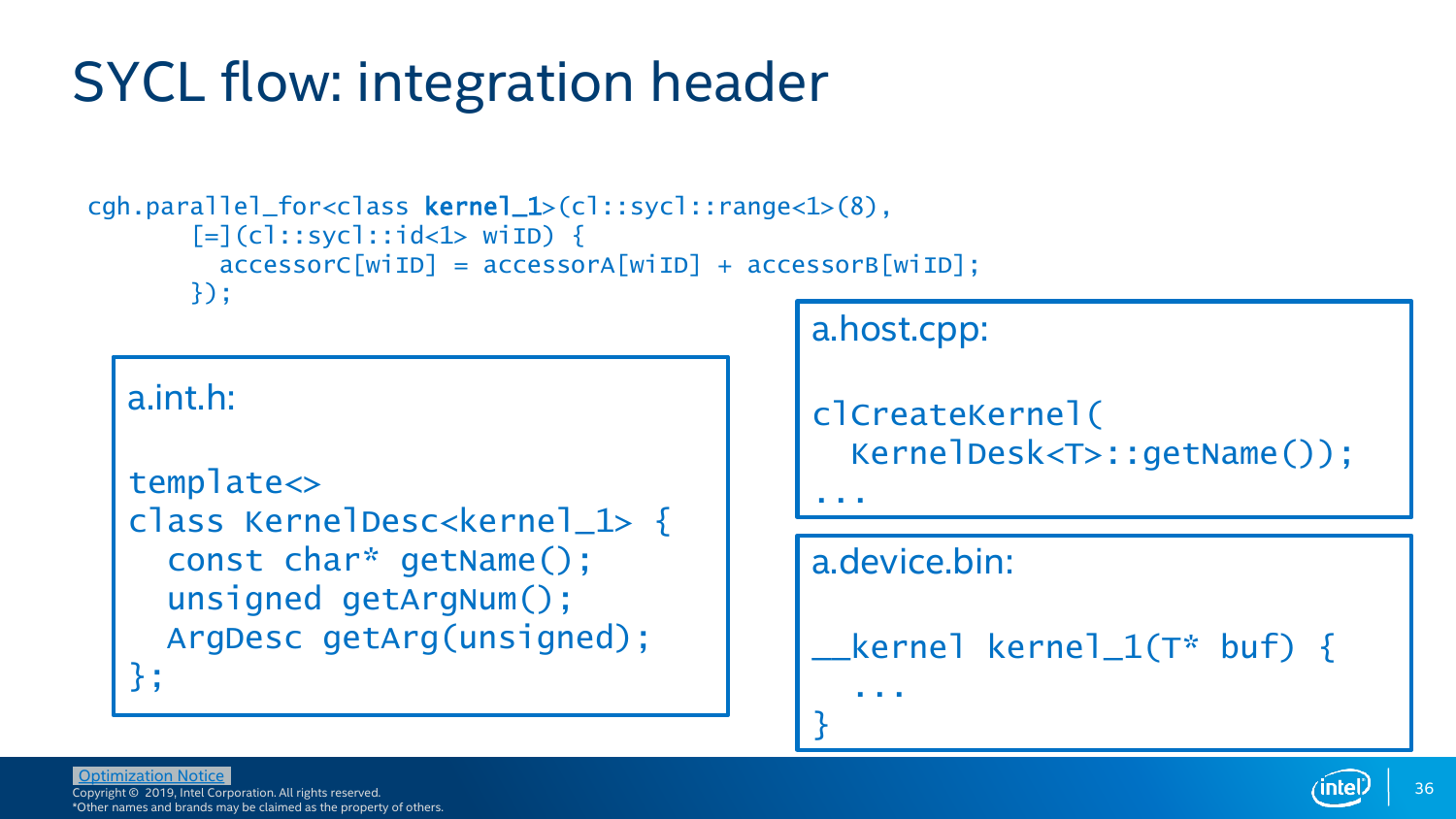### SYCL standard library

SYCL standard library implementation consists of 28 public headers, and ~30 implementation (detail) headers:

- include/CL/sycl/accessor.hpp
- include/CL/sycl/buffer.hpp
- include/CL/sycl/device.hpp
- include/CL/sycl/kernel.hpp
- etc.

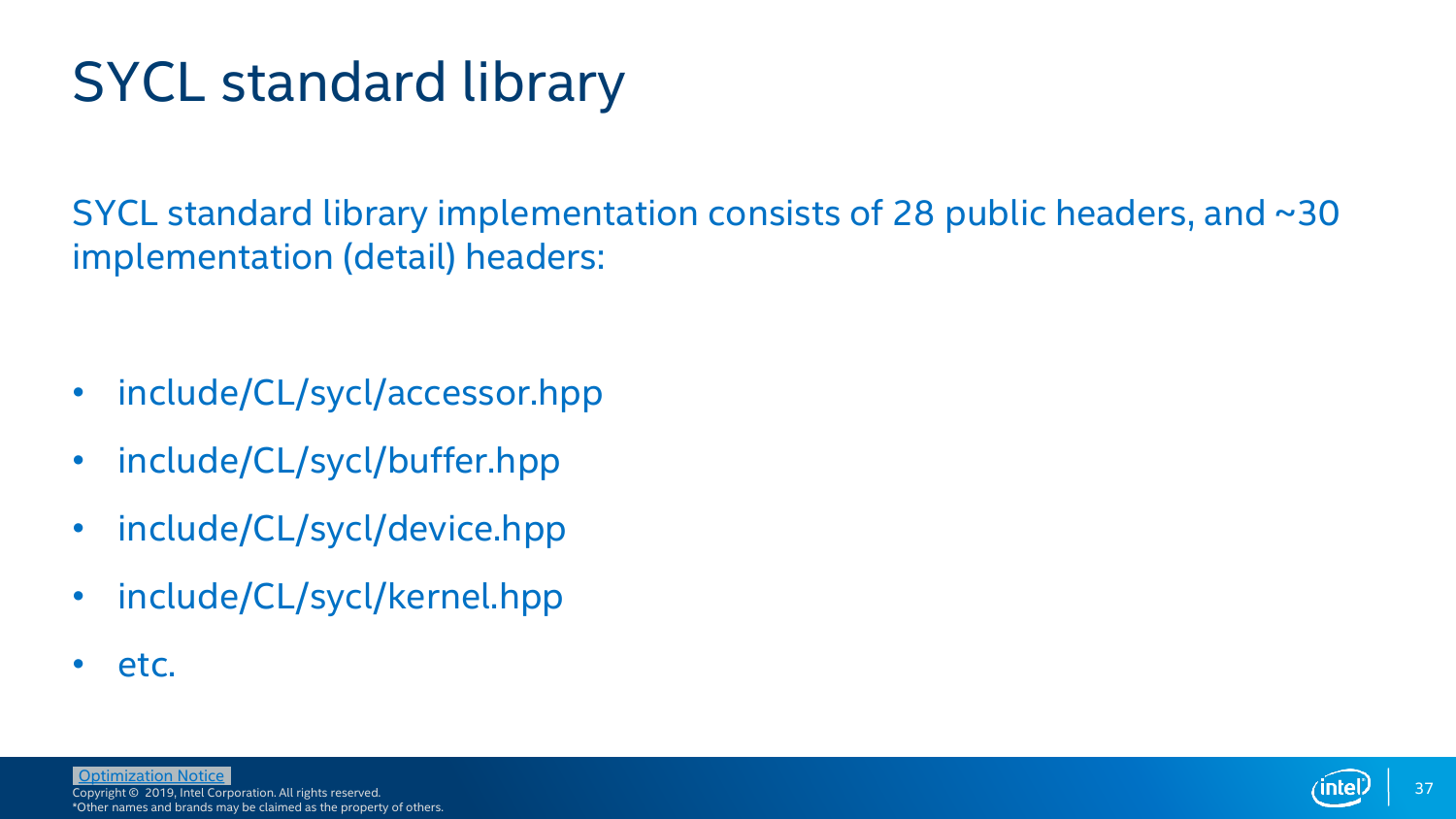### SYCL upstream to LLVM.org

- Intel/llvm repository is a staging area to design concepts and prototype solutions
- Contribution to llvm.org is our primary goal
	- RFC:<https://lists.llvm.org/pipermail/cfe-dev/2019-January/060811.html>
	- First changes to the clang driver are already committed: <https://reviews.llvm.org/D57768>
	- Detailed plan for upstream:<https://github.com/intel/llvm/issues/49>
	- SYCL source code:<https://github.com/intel/llvm/tree/sycl>

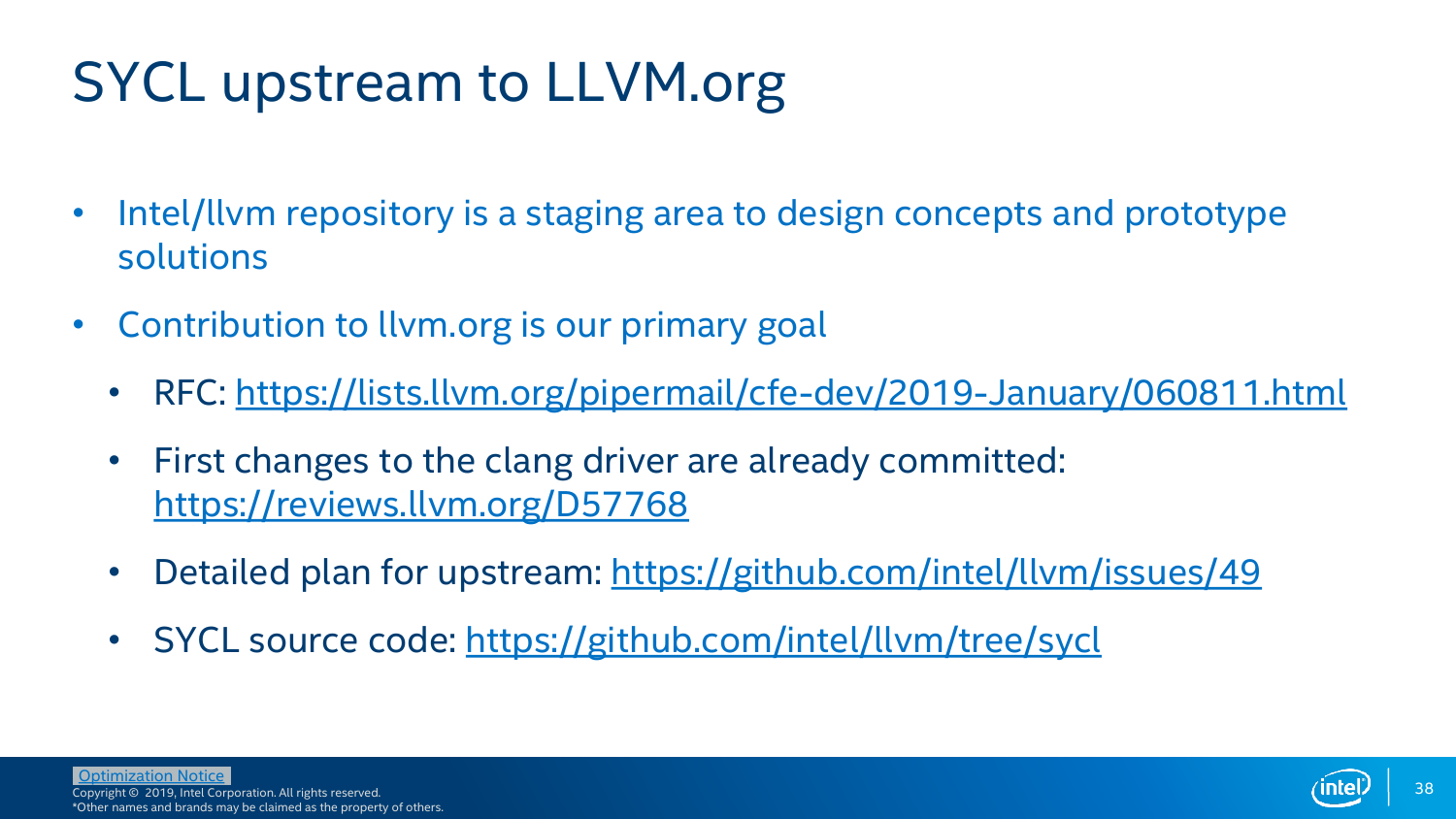### Call to action

Please provide inputs to design and implementation

Welcome to contribute ideas/implementation to our sandbox or join us on the path to llvm.org